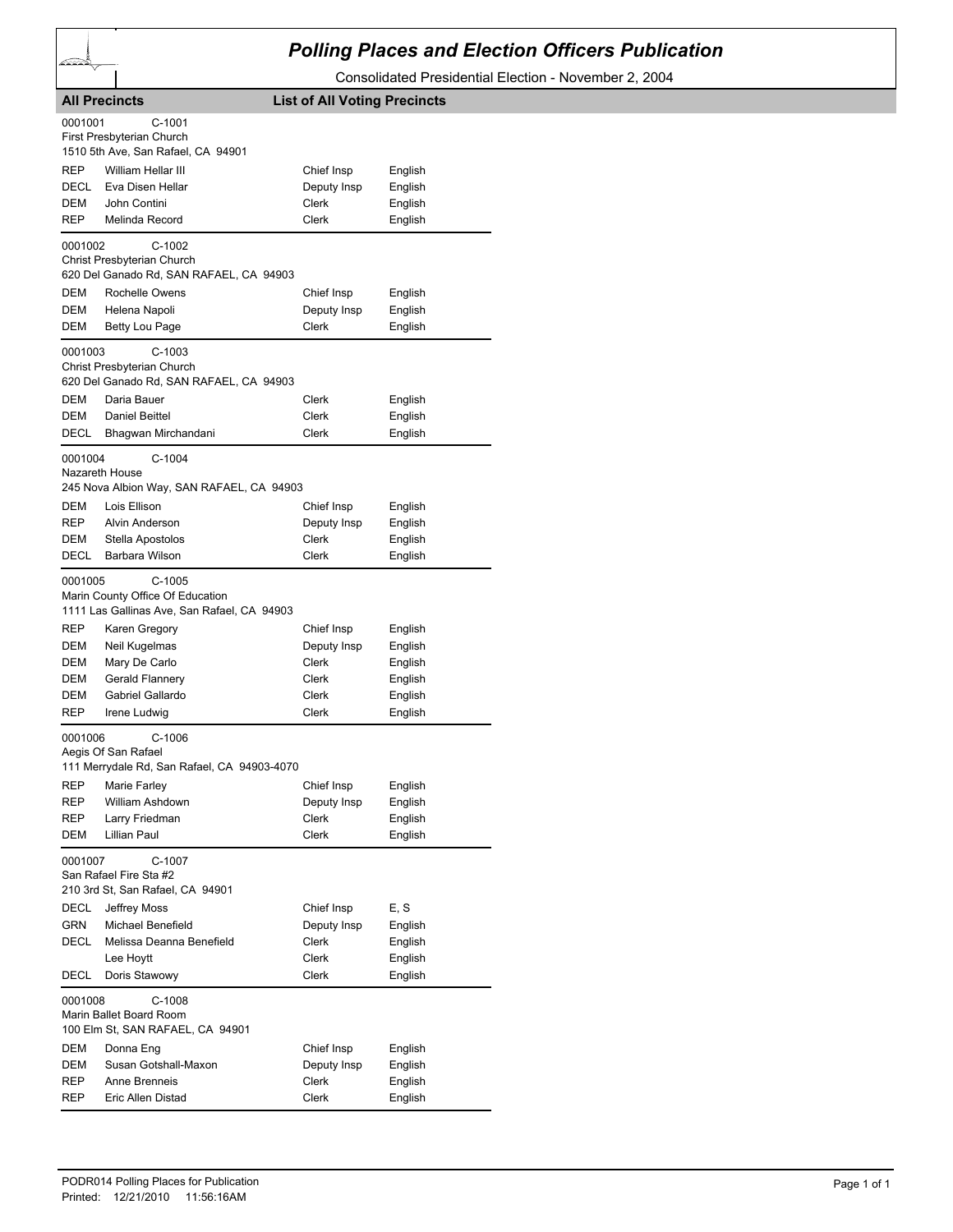|              | <b>All Precincts</b>                                                              | <b>List of All Voting Precincts</b> |         |
|--------------|-----------------------------------------------------------------------------------|-------------------------------------|---------|
| 0001009      | $C-1009$                                                                          |                                     |         |
|              | <b>Trinity Community Church</b>                                                   |                                     |         |
|              | 1675 Grand Ave, SAN RAFAEL, CA 94901                                              |                                     |         |
| REP          | Sheryl Gorton                                                                     | Chief Insp                          | English |
| DEM          | Linda Cosgrove                                                                    | Deputy Insp                         | English |
| DEM          | Ankie Bajema                                                                      | Clerk                               | E, S    |
|              | Kelly Gorton                                                                      | Clerk                               | E, S    |
| REP          | Sharon Hall                                                                       | Clerk                               | English |
| 0001010      | $C-1010$                                                                          |                                     |         |
|              | St Luke Presbyterian Church                                                       |                                     |         |
|              | 10 Bayview Dr, SAN RAFAEL, CA 94901                                               |                                     |         |
| REP          | Francis Johnston III                                                              | Chief Insp                          | English |
| REP          | Cicely Hand                                                                       | Deputy Insp                         | English |
| DEM          | <b>Edgar Copeland</b>                                                             | Clerk                               | English |
| DECL         | <b>Frank Divita</b>                                                               | Clerk                               | English |
| DECL         | Karin Granados                                                                    | Clerk                               | English |
| 0001011      | C-1011                                                                            |                                     |         |
|              | Glenwood School                                                                   |                                     |         |
|              | 25 Castlewood Dr, SAN RAFAEL, CA 94901                                            |                                     |         |
| DEM          | Janine Michele Myers                                                              | Chief Insp                          | English |
| DEM          | Lila Mc Carthy                                                                    | Deputy Insp                         | English |
| DECL         | Mary Ann Shelton                                                                  | Clerk                               | English |
| 0001012      | $C-1012$                                                                          |                                     |         |
| Venetia Oaks |                                                                                   |                                     |         |
|              | 263 N San Pedro Rd, San Rafael, CA 94903                                          |                                     |         |
|              | <b>Shirley Sinclair</b>                                                           | Chief Insp                          | English |
| DECL         | Donald Bielefield                                                                 | Deputy Insp                         | English |
| <b>REP</b>   | <b>Elaine Farwell</b>                                                             | Clerk                               | English |
| <b>DEM</b>   | Jane Kloh                                                                         | Clerk                               | English |
| DEM          | <b>Audrey Valentzas</b>                                                           | Clerk                               | English |
| 0001013      | $C-1013$<br>Korean Presbyterian Church<br>635 Adrian Way, San Rafael, CA 94903    |                                     |         |
| DEM          | Dorothy Brown                                                                     | Chief Insp                          | English |
| DECL         | Mary Nordquist                                                                    | Deputy Insp                         | English |
| DEM          | Marilyn Bagshaw                                                                   | Clerk                               | English |
|              | <b>Mallory Horton</b>                                                             | Clerk                               | English |
| DEM          | Janet Smith                                                                       | Clerk                               | English |
|              |                                                                                   |                                     |         |
| 0001014      | $C-1014$<br>Marinwood Community Center                                            |                                     |         |
|              | 775 Miller Creek Rd, San Rafael, CA 94903                                         |                                     |         |
| REP          | <b>Nancy Douglass</b>                                                             | Chief Insp                          | English |
| REP          | <b>Howard Council</b>                                                             | Deputy Insp                         | English |
| REP          | Margaret Council                                                                  | Clerk                               | English |
| <b>DEM</b>   | Doris Sutter                                                                      | Clerk                               | English |
| DEM          | Margaret Veneman                                                                  | Clerk                               | English |
| 0001015      | $C-1015$                                                                          |                                     |         |
|              | Marinwood Community Center<br>775 Miller Creek Rd, San Rafael, CA 94903           |                                     |         |
| REP          | Douglas Mc Vae                                                                    | Deputy Insp                         | English |
| REP          | Sheila Berg                                                                       | Clerk                               | English |
| DEM          | Jeanne Hart                                                                       | Clerk                               | English |
| DEM          | <b>Richard Kulik</b>                                                              | Clerk                               | English |
| 0001016      | C-1016<br>Marinwood Community Center<br>775 Miller Creek Rd, San Rafael, CA 94903 |                                     |         |
| DEM          | Ann Melanephy                                                                     | Deputy Insp                         | English |
| <b>REP</b>   | Imogene Ilderton                                                                  | Clerk                               | English |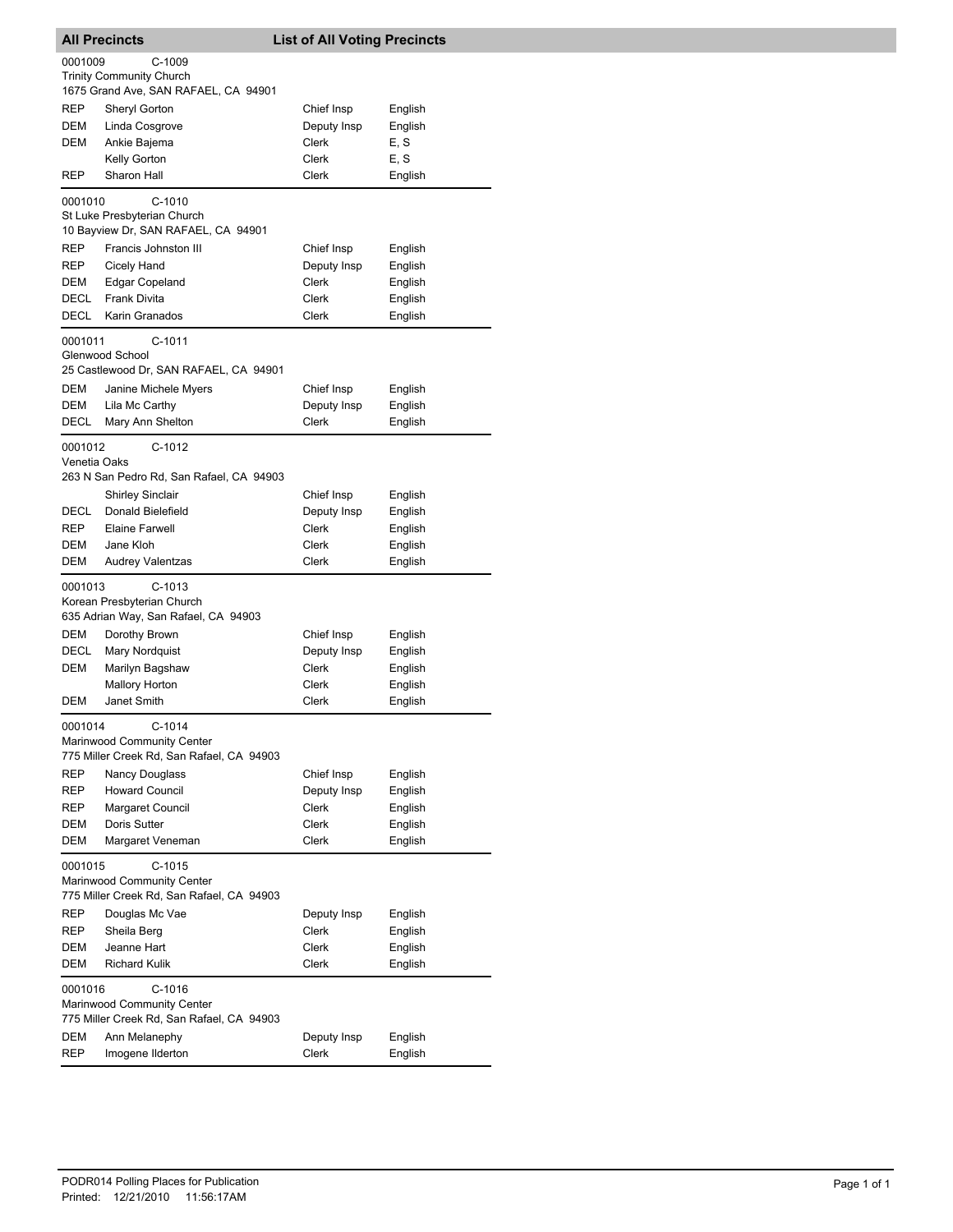| <b>All Precincts</b>    |                                                                                | <b>List of All Voting Precincts</b> |         |  |
|-------------------------|--------------------------------------------------------------------------------|-------------------------------------|---------|--|
| 0001017                 | $C-1017$                                                                       |                                     |         |  |
|                         | St Luke Presbyterian Church<br>10 Bayview Dr, SAN RAFAEL, CA 94901             |                                     |         |  |
| <b>DECL</b>             | Debie Alioto                                                                   | Deputy Insp                         | English |  |
| DEM                     | <b>Brooke Hamlin</b>                                                           | Deputy Insp                         | English |  |
| DEM                     | Elaine Goldman                                                                 | Clerk                               | English |  |
| 0001100                 | PCT 1100<br>Methodist Church Of San Rafael                                     |                                     |         |  |
|                         | 199 Greenfield Avenue, San Rafael, CA 94901                                    |                                     |         |  |
| DEM                     | James Shaw                                                                     | Deputy Insp                         | English |  |
| REP                     | Maria Buehler                                                                  | Clerk                               | English |  |
| DEM                     | Peter Stack<br>Lestarya Jasmine Tuadi                                          | Clerk<br>Clerk                      | English |  |
|                         |                                                                                |                                     | English |  |
| 0001101                 | <b>PCT 1101</b><br>Methodist Church Of San Rafael                              |                                     |         |  |
|                         | 199 Greenfield Avenue, San Rafael, CA 94901                                    |                                     |         |  |
| DEM                     | Charles Wynn                                                                   | Deputy Insp                         | English |  |
| DECL                    | M Osbourn                                                                      | Clerk                               | English |  |
| DEM                     | <b>Bernard Robinson</b>                                                        | Clerk                               | English |  |
| 0001102                 | PCT 1102                                                                       |                                     |         |  |
| Rotary Manor            | 1821 Fifth Ave, San Rafael, CA 94901                                           |                                     |         |  |
| DEM                     | Janis Tavenner                                                                 | Chief Insp                          | English |  |
| DEM                     | Margaret Francisco                                                             | Deputy Insp                         | E, S    |  |
| DEM                     | <b>Madeleine Devlin</b>                                                        | Clerk                               | English |  |
| DEM                     | Sharyn Foster<br>Cecile Tescallo                                               | Clerk                               | English |  |
| DEM                     |                                                                                | Clerk                               | English |  |
| 0001103<br>Rotary Manor | PCT 1103                                                                       |                                     |         |  |
|                         | 1821 Fifth Ave, San Rafael, CA 94901                                           |                                     |         |  |
| DECL                    | Max Probst                                                                     | Deputy Insp                         | English |  |
| DEM                     | Tae Chong                                                                      | Clerk                               | English |  |
| <b>DEM</b>              | Liselotte Klemm                                                                | Clerk                               | English |  |
| DECL                    | Johannes Ryssemus                                                              | Clerk                               | English |  |
| 0001106                 | PCT 1106                                                                       |                                     |         |  |
|                         | Lincoln Hill Community Church<br>1411 Lincoln Ave, San Rafael, CA 94901        |                                     |         |  |
| <b>DECL</b>             | Fernando Gomez                                                                 | Chief Insp                          | E, S    |  |
| DEM                     | <b>Richard Miles</b>                                                           | Deputy Insp                         | English |  |
| DEM                     | Geraldine Houston                                                              | Clerk                               | English |  |
| <b>DEM</b>              | William Hubel                                                                  | Clerk                               | English |  |
| 0001107                 | <b>PCT 1107</b>                                                                |                                     |         |  |
|                         | Lincoln Hill Community Church<br>1411 Lincoln Ave, San Rafael, CA 94901        |                                     |         |  |
| DEM                     | Ana Amour                                                                      | Deputy Insp                         | E, S    |  |
| DEM                     | Erlene Flagg                                                                   | Clerk                               | English |  |
| DEM                     | Janet Hubel                                                                    | Clerk                               | English |  |
| 0001110                 | <b>PCT 1110</b>                                                                |                                     |         |  |
| Villa Marin             | 100 Thorndale Dr, SAN RAFAEL, CA 94903                                         |                                     |         |  |
| DEM                     | Helen Bodington                                                                | Chief Insp                          | English |  |
| REP                     | Helen Andrewsen                                                                | Deputy Insp                         | English |  |
| DEM                     | Charles Bodington                                                              | Clerk                               | English |  |
| REP                     | Olivia Le Feaver                                                               | Clerk                               | English |  |
| 0001112                 | PCT 1112                                                                       |                                     |         |  |
|                         | <b>Embassy Suites Hotel</b><br>101 Mc Innis Parkway, San Rafael, CA 94903-2773 |                                     |         |  |
| REP                     | <b>Robert Brandt</b>                                                           | Chief Insp                          | English |  |
| REP                     | Margaret Brandt                                                                | Deputy Insp                         | English |  |
| REP                     | Jacqueline Angerman                                                            | Clerk                               | English |  |
| REP                     | Marilyn Isherwood                                                              | Clerk                               | English |  |
| REP                     | Samuel Wester                                                                  | Clerk                               | English |  |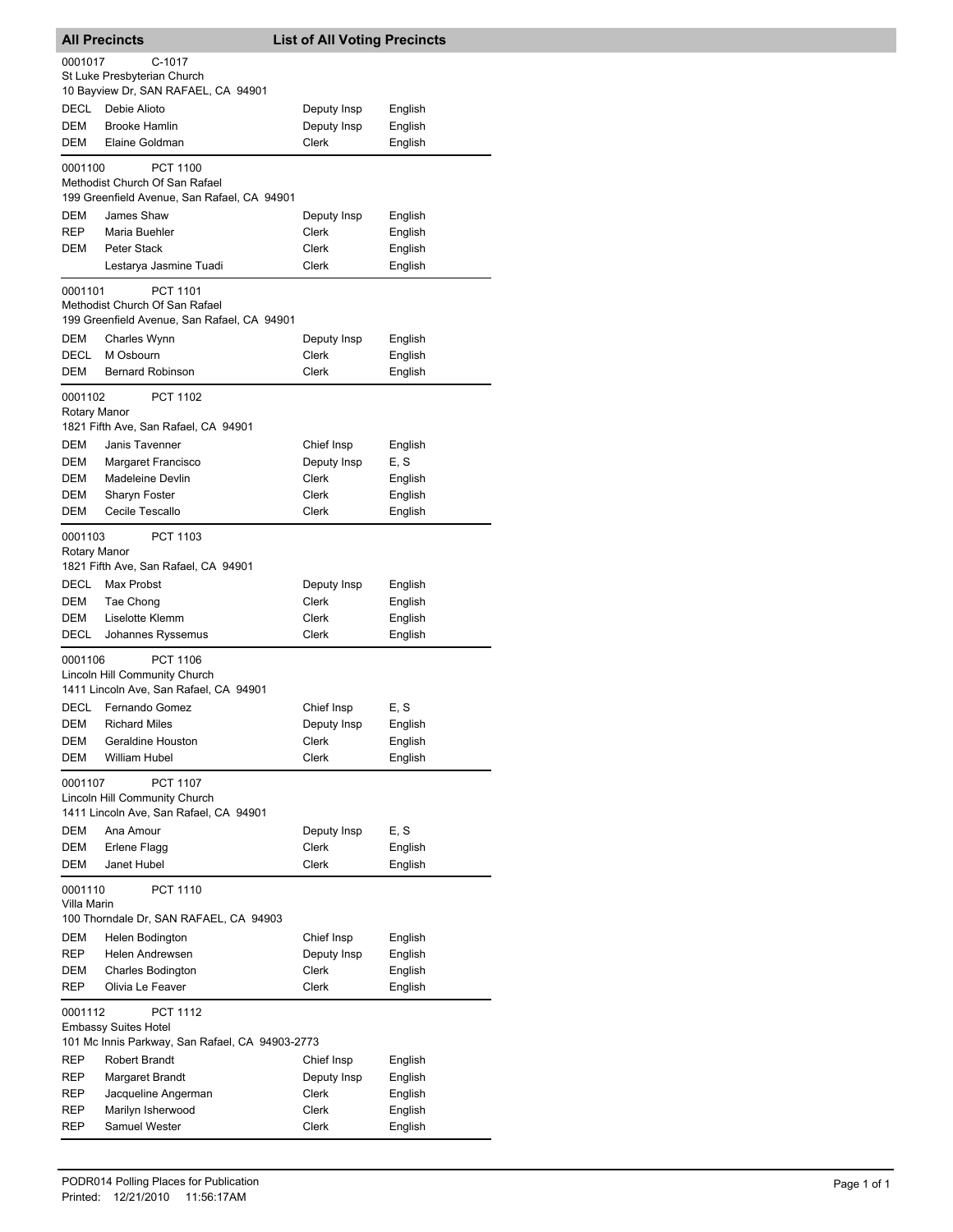| <b>All Precincts</b>                                                                   |                                                                                         | <b>List of All Voting Precincts</b> |         |  |
|----------------------------------------------------------------------------------------|-----------------------------------------------------------------------------------------|-------------------------------------|---------|--|
| 0001113                                                                                | PCT 1113                                                                                |                                     |         |  |
|                                                                                        | Christ Presbyterian Church                                                              |                                     |         |  |
|                                                                                        | 620 Del Ganado Rd, SAN RAFAEL, CA 94903                                                 |                                     |         |  |
| REP                                                                                    | Roberto Iniguez                                                                         | Deputy Insp                         | E, S    |  |
| DEM                                                                                    | <b>Bonnie Bartlett</b>                                                                  | Clerk                               | English |  |
| LIB                                                                                    | Lynne Brown                                                                             | Clerk                               | English |  |
| 0001114                                                                                | <b>PCT 1114</b>                                                                         |                                     |         |  |
|                                                                                        | Contempo Marin                                                                          |                                     |         |  |
|                                                                                        | 400 Yosemite Rd, San Rafael, CA 94903-2232                                              |                                     |         |  |
| REP                                                                                    | Dorothy Hallett                                                                         | Chief Insp                          | English |  |
| DEM                                                                                    | <b>Robert Karfiol</b>                                                                   | Deputy Insp                         | English |  |
| DECL                                                                                   | Carol Bolter                                                                            | Clerk                               | English |  |
| REP                                                                                    | <b>Ruth Munter</b>                                                                      | Clerk                               | English |  |
| DEM                                                                                    | Linnea Ostling                                                                          | Clerk                               | English |  |
|                                                                                        |                                                                                         |                                     |         |  |
| 0001121                                                                                | <b>PCT 1121</b>                                                                         |                                     |         |  |
|                                                                                        | Marin County Office Of Education                                                        |                                     |         |  |
|                                                                                        | 1111 Las Gallinas Ave, San Rafael, CA 94903                                             |                                     |         |  |
| DECL                                                                                   | <b>Barbara Trites</b>                                                                   | Deputy Insp                         | English |  |
| REP                                                                                    | Muriel Hammond                                                                          | Clerk                               | English |  |
| REP                                                                                    | Joan Loberg                                                                             | Clerk                               | English |  |
|                                                                                        | Tim O Neil                                                                              | Clerk                               | English |  |
| 0001124                                                                                | <b>PCT 1124</b>                                                                         |                                     |         |  |
| Golden Hinde                                                                           |                                                                                         |                                     |         |  |
|                                                                                        | 5 Golden Hinde Blv, SAN RAFAEL, CA 94903                                                |                                     |         |  |
| REP                                                                                    | <b>Barbara Perkins</b>                                                                  | Chief Insp                          | English |  |
| DEM                                                                                    | Barbara Sebring                                                                         | Deputy Insp                         | English |  |
| DEM                                                                                    | Stephen Berg                                                                            | Clerk                               | English |  |
| <b>REP</b>                                                                             | John Semorile                                                                           | Clerk                               | English |  |
| 0001125<br>Contempo Marin                                                              | <b>PCT 1125</b><br>400 Yosemite Rd, San Rafael, CA 94903-2232                           |                                     |         |  |
| DEM                                                                                    | <b>Theresa Paris</b>                                                                    | Deputy Insp                         | English |  |
| DECL                                                                                   | Jacqueline Brand                                                                        | Clerk                               | English |  |
| DEM                                                                                    | Lee Ross                                                                                | Clerk                               | English |  |
| <b>REP</b>                                                                             | Roberto Soriano                                                                         | Clerk                               | English |  |
|                                                                                        |                                                                                         |                                     |         |  |
| 0001210                                                                                | PCT 1210<br>San Rafael Fire Station # 5<br>955 Point San Pedro Rd, San Rafael, CA 94901 |                                     |         |  |
| <b>REP</b>                                                                             | William Godbey                                                                          | Chief Insp                          | English |  |
| DEM                                                                                    | <b>Phillip Steinhart</b>                                                                | Deputy Insp                         | English |  |
| REP                                                                                    | <b>Heinz Dreier</b>                                                                     | Clerk                               | English |  |
| DEM                                                                                    | David Pittle                                                                            | Clerk                               | E, S    |  |
| 0001211                                                                                | PCT 1211<br>San Rafael Fire Station # 5                                                 |                                     |         |  |
|                                                                                        | 955 Point San Pedro Rd, San Rafael, CA 94901                                            |                                     |         |  |
| DECL                                                                                   | Diane Aldrich                                                                           | Deputy Insp                         | English |  |
| DEM                                                                                    | Bruce Bajema                                                                            | Clerk                               | English |  |
| DEM                                                                                    | Penina Faith Meisels                                                                    | Clerk                               | English |  |
| DECL                                                                                   | Hai Ngo                                                                                 | Clerk                               | English |  |
| 0001500<br><b>PCT 1500</b><br>Venetia Oaks<br>263 N San Pedro Rd, San Rafael, CA 94903 |                                                                                         |                                     |         |  |
| DEM                                                                                    | Maria Hobbs                                                                             | Deputy Insp                         | English |  |
| <b>GRN</b>                                                                             | <b>Dolores Merz</b>                                                                     | Clerk                               | English |  |
| DEM                                                                                    | Patricia Phillips                                                                       | Clerk                               | English |  |
| 0001604                                                                                | PCT 1604                                                                                |                                     |         |  |
|                                                                                        | Lucas Valley Community Center                                                           |                                     |         |  |
|                                                                                        | 1201 Idylberry Rd, SAN RAFAEL, CA 94903                                                 |                                     |         |  |
| DEM                                                                                    | Foy Sargent                                                                             | Chief Insp                          | English |  |
| REP                                                                                    | Ray Hirsch                                                                              | Deputy Insp                         | English |  |
| REP                                                                                    | Geraldine Leydecker                                                                     | Clerk                               | English |  |
| DECL                                                                                   | <b>Shirley Rogers Trimble</b>                                                           | Clerk                               | English |  |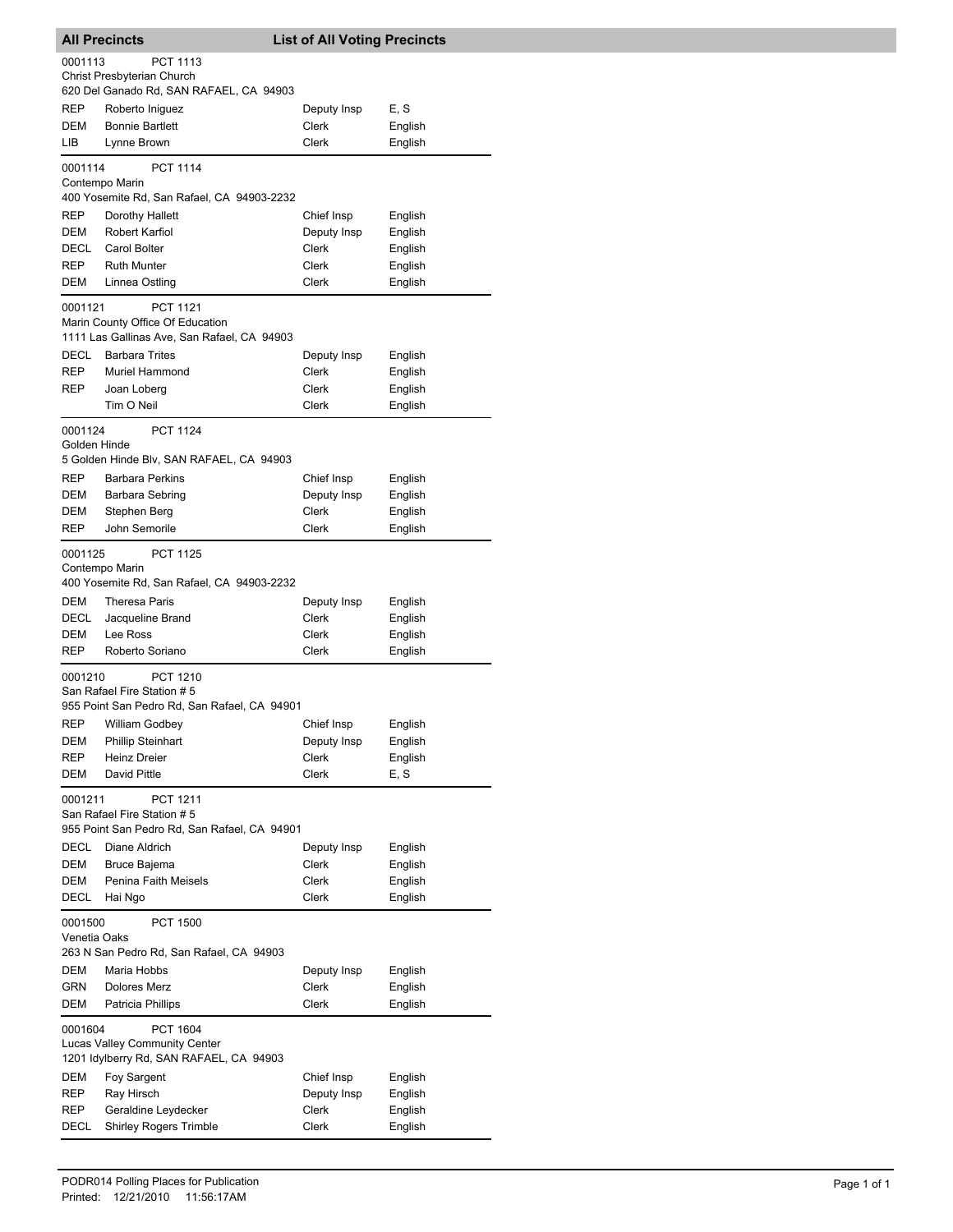|                                                                                                          | <b>All Precincts</b>                                                                                                                 | <b>List of All Voting Precincts</b> |                    |  |
|----------------------------------------------------------------------------------------------------------|--------------------------------------------------------------------------------------------------------------------------------------|-------------------------------------|--------------------|--|
| 0001605                                                                                                  | <b>PCT 1605</b><br><b>Lucas Valley Community Center</b><br>1201 Idylberry Rd, SAN RAFAEL, CA 94903                                   |                                     |                    |  |
|                                                                                                          |                                                                                                                                      | Deputy Insp                         |                    |  |
| <b>REP</b><br>DEM                                                                                        | Deborah Correa<br>Marie Douglas                                                                                                      | Clerk<br>Clerk                      | English<br>English |  |
| 0001701<br>Golden Hinde                                                                                  | <b>PCT 1701</b>                                                                                                                      |                                     |                    |  |
|                                                                                                          | 5 Golden Hinde Blv, SAN RAFAEL, CA 94903                                                                                             |                                     |                    |  |
| <b>DECL</b><br>DECL                                                                                      | Dennis Brown<br><b>Geraldine Brown</b>                                                                                               | Deputy Insp<br>Clerk                | English<br>English |  |
| DEM                                                                                                      | <b>Robert Gallimore</b>                                                                                                              | Clerk                               | English            |  |
| 0002001                                                                                                  | $C-2001$<br>Redwoods Presbyterian Church<br>110 Magnolia Ave, LARKSPUR, CA 94939                                                     |                                     |                    |  |
| DEM                                                                                                      | Frank Gold                                                                                                                           | Chief Insp                          | English            |  |
| DEM<br><b>DEM</b>                                                                                        | Helen Kerner                                                                                                                         | Deputy Insp                         | English            |  |
| DECL                                                                                                     | Roberta Alkire<br>David Edward                                                                                                       | Clerk<br>Clerk                      | English<br>English |  |
| 0002002                                                                                                  | $C-2002$<br>Methodist Church Of San Rafael<br>199 Greenfield Avenue, San Rafael, CA 94901                                            |                                     |                    |  |
| DEM                                                                                                      | <b>Walter Hanahan</b>                                                                                                                | Chief Insp                          | English            |  |
| DECL                                                                                                     | Mary Lee Bronzo                                                                                                                      | Deputy Insp                         | English            |  |
| DEM                                                                                                      | Marie Bartee                                                                                                                         | Clerk                               | English            |  |
| DEM                                                                                                      | Renee Jannes<br>Robert Saccuzzo                                                                                                      | Clerk<br>Clerk                      | English<br>English |  |
| 0002003<br>DEM<br>DEM                                                                                    | $C-2003$<br><b>Wade Thomas School</b><br>Ross At Kensington, San Anselmo, CA 94960-2941<br><b>Stanley Pechalonis</b><br>John Boudett | Chief Insp<br>Deputy Insp           | English<br>English |  |
| DEM                                                                                                      | Marsha Hallet                                                                                                                        | Clerk                               | E, S               |  |
| DEM<br>0002004                                                                                           | James Alan Joaquin<br>$C-2004$                                                                                                       | Clerk                               | English            |  |
|                                                                                                          | Prudential California Realty                                                                                                         |                                     |                    |  |
|                                                                                                          | 1604 Sir Francis Drake Blv, SAN ANSELMO, CA 94960                                                                                    |                                     |                    |  |
| DEM<br>DEM                                                                                               | <b>Charles Herbert</b><br>Edie Brennan                                                                                               | Chief Insp<br>Deputy Insp           | English<br>English |  |
| GRN                                                                                                      | Darlene Mc Pherson                                                                                                                   | Clerk                               | English            |  |
| 0002005                                                                                                  | $C-2005$<br>Ross Valley Fire Station #20<br>Arroyo & Butterfield Rd, San Anselmo, CA 94960-1262                                      |                                     |                    |  |
| DEM                                                                                                      | Donald Drotman                                                                                                                       | Chief Insp                          | English            |  |
| DEM                                                                                                      | Ross Elkins                                                                                                                          | Deputy Insp                         | English            |  |
| DECL<br>REP                                                                                              | Kathryn Gallagher<br>Norma Julianus-Howard                                                                                           | Clerk<br>Clerk                      | English<br>English |  |
| DEM                                                                                                      | Carol Nichelini                                                                                                                      | Clerk                               | English            |  |
| C-2006<br>0002006<br>Ross Valley Fire Station #20<br>Arroyo & Butterfield Rd, San Anselmo, CA 94960-1262 |                                                                                                                                      |                                     |                    |  |
| DEM                                                                                                      | Anita Granen                                                                                                                         | Deputy Insp                         | English            |  |
| DEM                                                                                                      | Ross Barclay                                                                                                                         | Clerk                               | English            |  |
| DEM                                                                                                      | Wilma Smith                                                                                                                          | Clerk                               | English            |  |
| 0002007<br>Ross School                                                                                   | C-2007<br>9 Lagunitas Rd, Ross, CA 94957                                                                                             |                                     |                    |  |
| REP                                                                                                      | Sally Reed                                                                                                                           | Chief Insp                          | English            |  |
| REP<br>REP                                                                                               | Sue Talmage<br>John Barr                                                                                                             | Deputy Insp<br>Clerk                | English<br>English |  |
|                                                                                                          | Alexis Verkozen                                                                                                                      | Clerk                               | English            |  |
| DEM                                                                                                      | Dora Williams                                                                                                                        | Clerk                               | English            |  |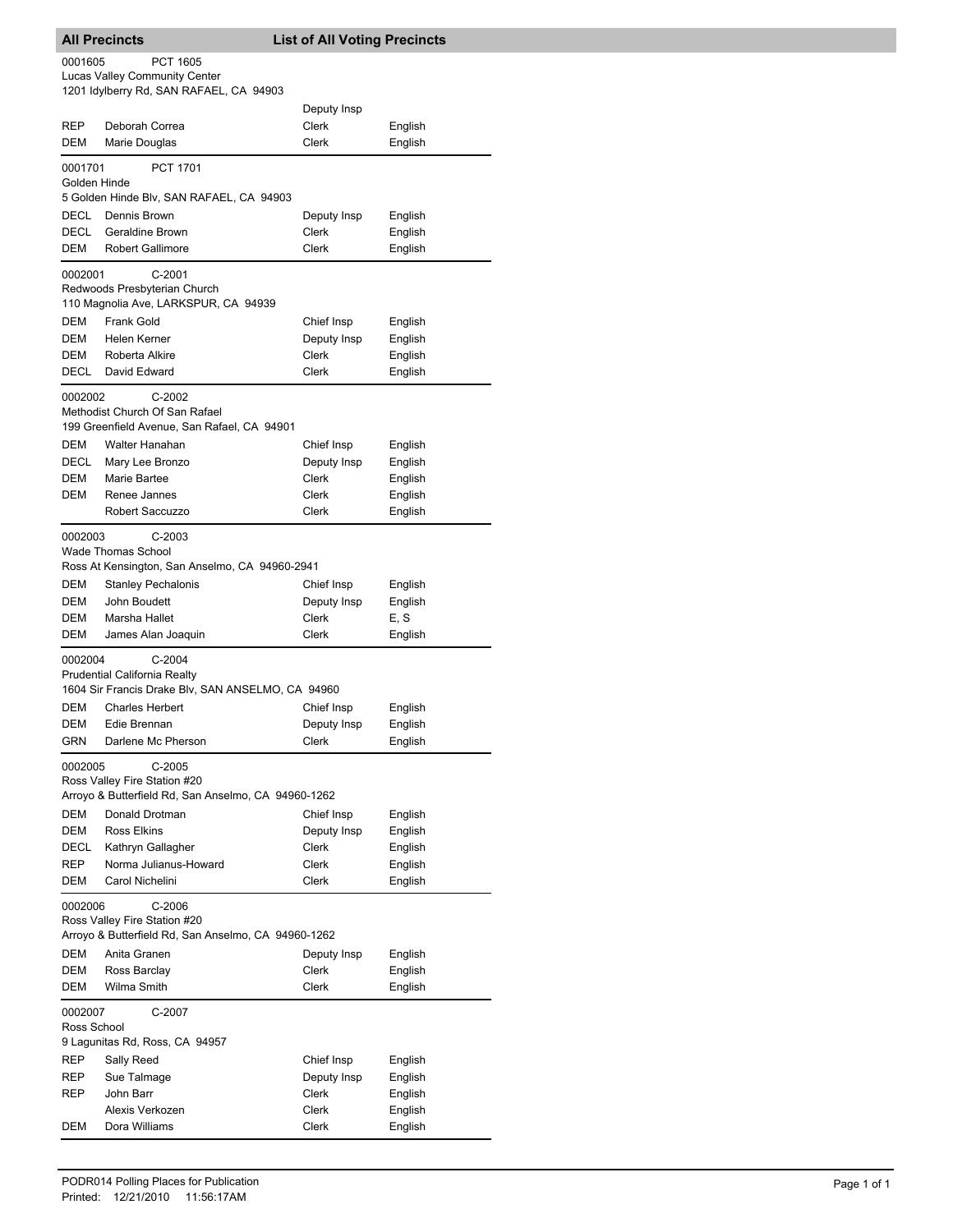|            | <b>All Precincts</b>                                   | <b>List of All Voting Precincts</b> |                    |
|------------|--------------------------------------------------------|-------------------------------------|--------------------|
| 0002008    | $C-2008$                                               |                                     |                    |
|            | Anthony Bacich School                                  |                                     |                    |
| DEM        | 699 Sir Francis Drake Blvd., KENTFIELD, CA 94904       |                                     |                    |
| REP        | Mary Chetelat<br>Eleanor Prugh                         | Chief Insp<br>Deputy Insp           | English<br>English |
| DEM        | <b>Martin Gershik</b>                                  | Clerk                               | English            |
|            | Grahame Lesh                                           | Clerk                               | English            |
| GRN        | Sheila Saunders                                        | Clerk                               | English            |
| 0002009    | C-2009                                                 |                                     |                    |
|            | Kentfield Fire Station                                 |                                     |                    |
|            | 1004 Sir Francis Drake Blvd, KENTFIELD, CA 94904       |                                     |                    |
| DEM        | Lorraine Ferrua                                        | Chief Insp                          | English            |
| DEM        | <b>Gerald Kraus</b>                                    | Deputy Insp                         | English            |
| REP        | Jena Ruhland                                           | Clerk                               | English            |
|            | Jordan Scott                                           | Clerk                               | English            |
| REP        | Alice Thomas                                           | Clerk                               | English            |
| 0002010    | $C-2010$                                               |                                     |                    |
|            | Masonic Lodge<br>1122 Magnolia Ave, LARKSPUR, CA 94939 |                                     |                    |
| <b>DEM</b> | Anne Miller                                            | Deputy Insp                         | English            |
| DEM        | <b>Esther Rubin</b>                                    | <b>Clerk</b>                        | English            |
| DEM        | Max Segar                                              | Clerk                               | English            |
| DEM        | Setsuko Segar                                          | Clerk                               | English            |
| 0002015    | $C-2015$                                               |                                     |                    |
|            | San Rafael Community Center                            |                                     |                    |
|            | 618 B St, SAN RAFAEL, CA 94901                         |                                     |                    |
| DEM        | Luana Miller                                           | Chief Insp                          | English            |
| P&F        | John Anastasio                                         | Deputy Insp                         | English            |
| DEM        | Sonia Marie Fletcher                                   | <b>Clerk</b>                        | English            |
| DEM        | Cassandra Neal                                         | <b>Clerk</b>                        | English            |
| 0002017    | $C-2017$                                               |                                     |                    |
|            | <b>Carpenters Union Hall</b>                           |                                     |                    |
|            | 647 Lindaro St, San Rafael, CA 94901-3960              |                                     |                    |
| DEM        | Alysanne Taylor                                        | Chief Insp                          | English            |
| DEM<br>DEM | Lucinda Daniel<br>Sally Farrell                        | Deputy Insp<br><b>Clerk</b>         | English            |
| DEM        | <b>Frederick Goff</b>                                  | Clerk                               | English<br>English |
| DEM        | Jane Middleton                                         | Clerk                               | English            |
|            |                                                        |                                     |                    |
| 0002018    | C-2018<br><b>Carpenters Union Hall</b>                 |                                     |                    |
|            | 647 Lindaro St, San Rafael, CA 94901-3960              |                                     |                    |
| <b>DEM</b> | <b>Clemente Pryor</b>                                  | Deputy Insp                         | English            |
| DEM        | Ellen Burns                                            | Clerk                               | E, S               |
| DECL       | Charles Hanna                                          | Clerk                               | English            |
| DEM        | Elisabeth Heisler                                      | Clerk                               | English            |
| 0002101    | PCT 2101                                               |                                     |                    |
|            | The Tamalpais                                          |                                     |                    |
|            | 501 Via Casitas, Greenbrae, CA 94904                   |                                     |                    |
| REP        | Norman Schoenstein                                     | Chief Insp                          | English            |
| REP        | Mary-Elizabeth Merwin D                                | Deputy Insp                         | English            |
| DEM        | Anne Banaji                                            | Clerk                               | English            |
| DEM        | Dominic Murray<br>Joy Peterson                         | Clerk<br>Clerk                      | English<br>English |
|            |                                                        |                                     |                    |
| 0002102    | PCT 2102<br>St Sebastian's Church                      |                                     |                    |
|            | 373 Bon Air Rd, KENTFIELD, CA 94904                    |                                     |                    |
| DECL       | Joyce B Wells                                          | Chief Insp                          | English            |
| DEM        | Michael Kenyon                                         | Deputy Insp                         | English            |
| DECL       | Francis Antigua                                        | Clerk                               | English            |
| DEM        | Therese Berreyesa                                      | Clerk                               | English            |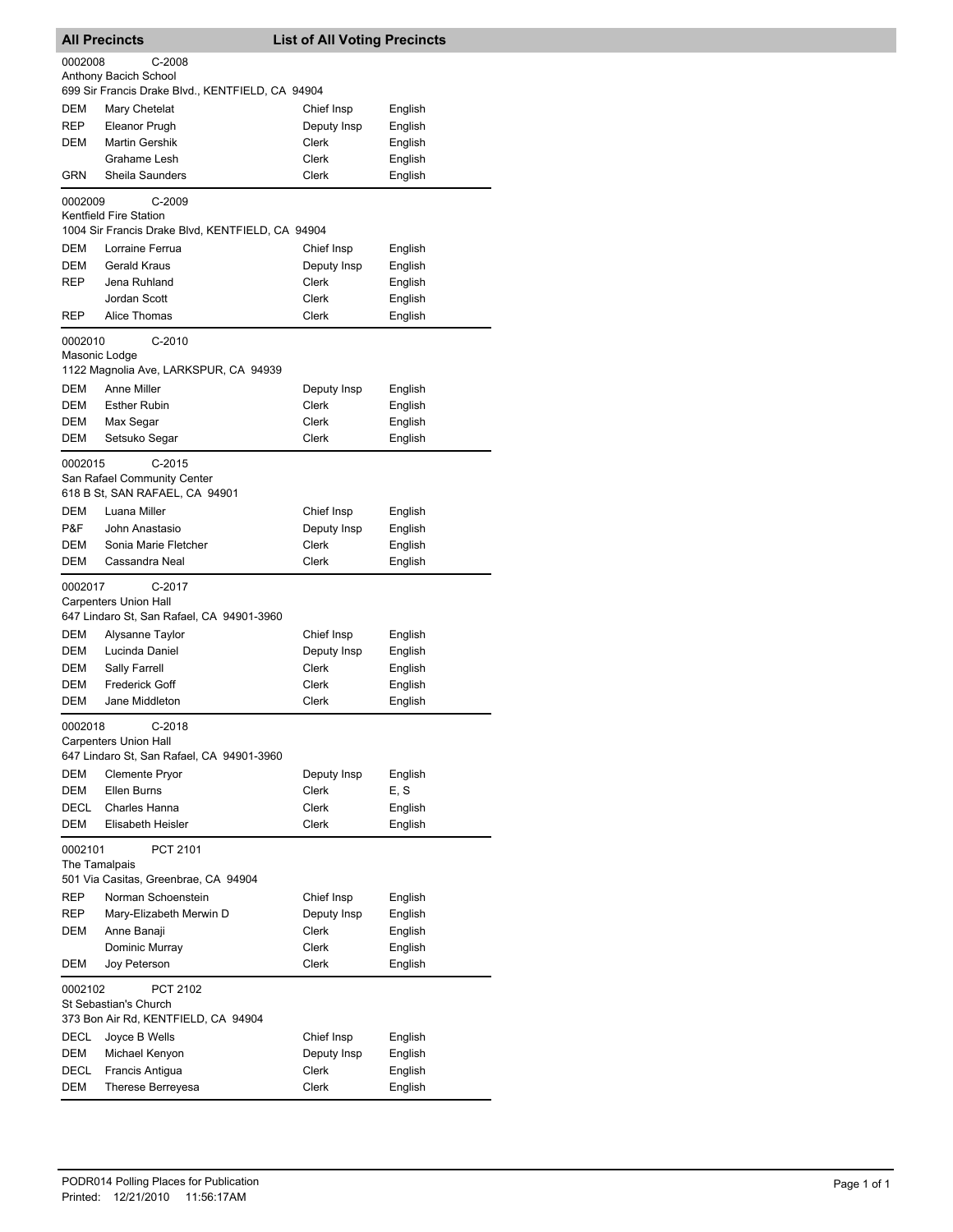|                          | <b>All Precincts</b>                                                                                        | <b>List of All Voting Precincts</b> |         |
|--------------------------|-------------------------------------------------------------------------------------------------------------|-------------------------------------|---------|
| 0002103<br>Cape Marin    | PCT 2103                                                                                                    |                                     |         |
|                          | Laderman Lane, Greenbrae, CA 94904-2482                                                                     |                                     |         |
| DEM                      | Jane Frorath                                                                                                | Chief Insp                          | English |
| AIP                      | Scott Jones                                                                                                 | Deputy Insp                         | English |
| DECL                     | Kellie Moore                                                                                                | Clerk                               | English |
| DEM                      | Donald Thoman                                                                                               | Clerk                               | English |
| 0002104<br>Cape Marin    | PCT 2104                                                                                                    |                                     |         |
|                          | Laderman Lane, Greenbrae, CA 94904-2482                                                                     |                                     |         |
| DECL                     | James Moore                                                                                                 | Deputy Insp                         | English |
| REP                      | Michael Duffy                                                                                               | Clerk                               | English |
| DEM                      | <b>Theodora Graff</b>                                                                                       | Clerk                               | English |
| REP                      | Virginia Moore                                                                                              | Clerk                               | English |
| 0002107                  | PCT 2107<br><b>Larkspur Recreation Department</b><br>240 Doherty Drive, Larkspur, CA 94939                  |                                     |         |
| DEM                      | Edward Wynne Jr                                                                                             | Chief Insp                          | English |
| DEM                      | <b>Michael Roller</b>                                                                                       | Deputy Insp                         | English |
| REP                      | Katrina Faith Spang                                                                                         | Clerk                               | English |
| REP                      | Jay Wark                                                                                                    | Clerk                               | English |
| 0002108                  | PCT 2108<br><b>St Patrick's Church</b><br>Magnolia & King Streets, Larkspur, CA 94939-1943                  |                                     |         |
| <b>REP</b>               | Janis Kuhn                                                                                                  | Chief Insp                          | English |
| DEM                      | Luella Kralka                                                                                               | Deputy Insp                         | English |
| REP                      | Irma Greenfield                                                                                             | Clerk                               | English |
| 0002109<br>DEM           | PCT 2109<br>St Patrick's Church<br>Magnolia & King Streets, Larkspur, CA 94939-1943<br><b>William Grant</b> | Deputy Insp                         | English |
|                          | Kyle Kergan                                                                                                 | Clerk                               | English |
| DEM                      | Linda Press                                                                                                 | Clerk                               | English |
| DECL                     | Gerald J Shorrock                                                                                           | Clerk                               | English |
| 0002112<br>Masonic Lodge | <b>PCT 2112</b><br>1122 Magnolia Ave, LARKSPUR, CA 94939                                                    |                                     |         |
| REP                      | Nelsona Smith                                                                                               | Deputy Insp                         | English |
| REP                      | Fay Potter                                                                                                  | Clerk                               | English |
| 0002201                  | PCT 2201<br>Wade Thomas School<br>Ross At Kensington, San Anselmo, CA 94960-2941                            |                                     |         |
| DEM                      | Inez Jewell                                                                                                 | Deputy Insp                         | English |
| REP                      | Boneta Carson                                                                                               | Clerk                               | English |
| DEM                      | Suellen Lamorte                                                                                             | Clerk                               | English |
| DEM                      | Judith Paton                                                                                                | <b>Clerk</b>                        | English |
| 0002205                  | PCT 2205<br>American Legion Hall<br>120 Veterans Place, San Anselmo, CA 94960                               |                                     |         |
| DEM                      | Christopher Lynch                                                                                           | Deputy Insp                         | English |
| DEM                      | William Coleman                                                                                             | Clerk                               | English |
| REP                      | Jeanette Marquez                                                                                            | Clerk                               | English |
|                          | Jessica Sevcik                                                                                              | Clerk                               | English |
| 0002206                  | <b>PCT 2206</b><br>American Legion Hall<br>120 Veterans Place, San Anselmo, CA 94960                        |                                     |         |
| DEM                      | Vivian Berliner                                                                                             | Clerk                               | English |
| REP                      | Hilda Mills                                                                                                 | Clerk                               | English |
| DEM                      | Marcella Murray                                                                                             | Clerk                               | English |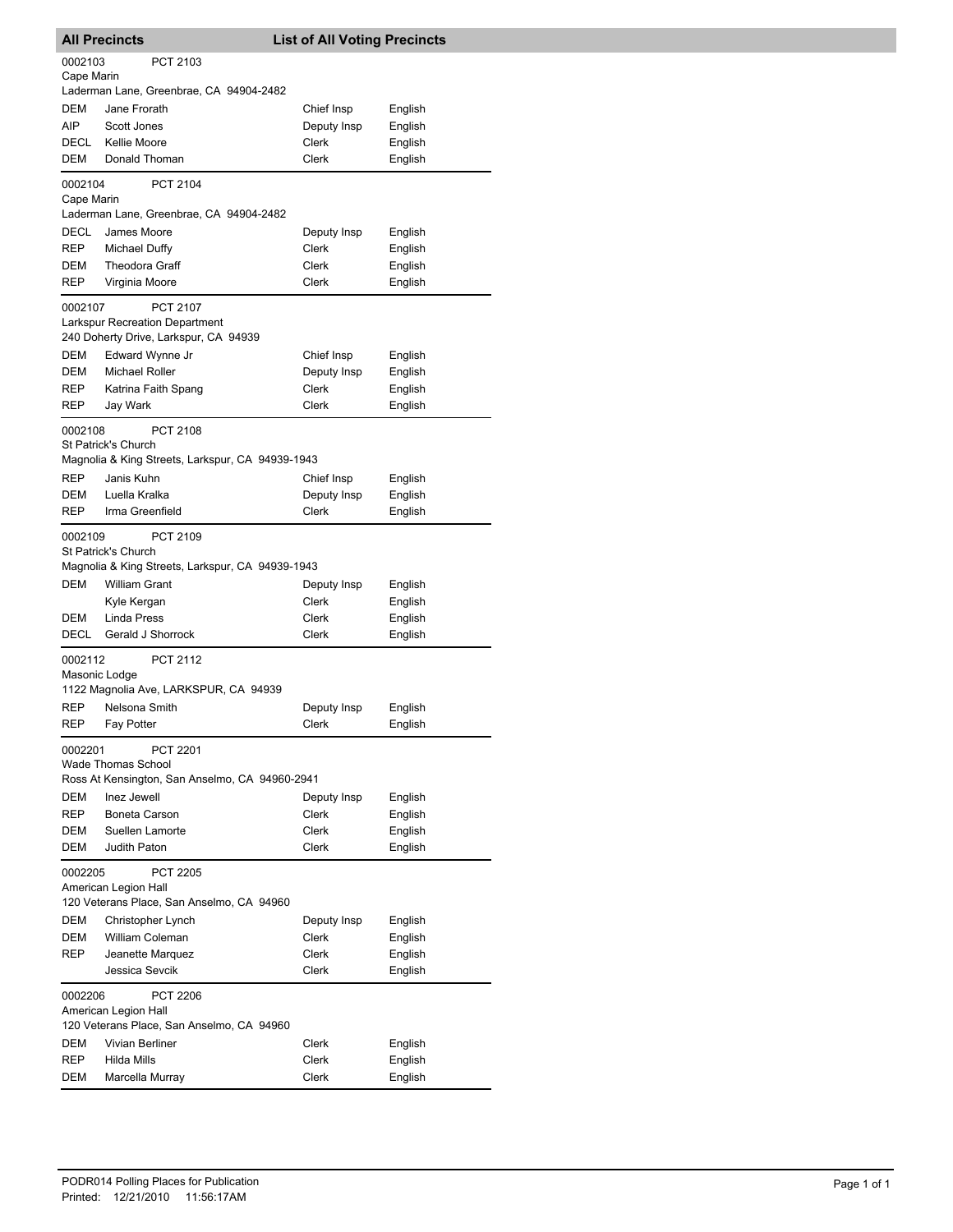| <b>All Precincts</b> |                                                                                                    | <b>List of All Voting Precincts</b> |                    |  |  |
|----------------------|----------------------------------------------------------------------------------------------------|-------------------------------------|--------------------|--|--|
|                      | 0002207<br><b>PCT 2207</b><br>Ross Valley Fire Station #19                                         |                                     |                    |  |  |
| <b>REP</b>           | 777 San Anselmo Ave, SAN ANSELMO, CA 94960<br>Everett Farey                                        | Chief Insp                          | English            |  |  |
| <b>DEM</b>           | Janet Zeller                                                                                       | Deputy Insp                         | English            |  |  |
| <b>REP</b>           | Karin De Gelsey                                                                                    | Clerk                               | English            |  |  |
| DEM                  | Ingrid Ramsay                                                                                      | Clerk                               | English            |  |  |
| 0002301              | PCT 2301<br>Fairfax Women's Club                                                                   |                                     |                    |  |  |
|                      | 46 Park Rd, FAIRFAX, CA 94930                                                                      |                                     |                    |  |  |
| REF                  | Patricia Lesavoy                                                                                   | Chief Insp                          | English            |  |  |
| DEM                  | <b>Richard Fahrner</b>                                                                             | Deputy Insp                         | English            |  |  |
| GRN<br>DEM           | Cindi Darling                                                                                      | Clerk<br>Clerk                      | English            |  |  |
|                      | <b>Britney Temise Hollis</b>                                                                       |                                     | English            |  |  |
| 0002302              | PCT 2302<br>Fairfax Women's Club<br>46 Park Rd, FAIRFAX, CA 94930                                  |                                     |                    |  |  |
| DEM                  | Barbara Lange                                                                                      | Deputy Insp                         | English            |  |  |
| DEM                  | <b>Yvonne Beller</b>                                                                               | Clerk                               | English            |  |  |
|                      | Devon Foster                                                                                       | Clerk                               | English            |  |  |
| 0002303              | PCT 2303<br><b>Fairfax Fire Station</b>                                                            |                                     |                    |  |  |
|                      | Corner Bolinas & Park, FAIRFAX, CA 94930                                                           |                                     |                    |  |  |
| <b>REP</b>           | Frederick Codoni                                                                                   | Chief Insp                          | English            |  |  |
| DEM                  | Denyce Vogler-Codoni                                                                               | Deputy Insp                         | English            |  |  |
|                      | <b>Anthony Starelli</b>                                                                            | Clerk                               | English            |  |  |
| DEM                  | Caine Starelli                                                                                     | Clerk                               | English            |  |  |
| 0002304              | <b>PCT 2304</b><br>Fairfax Regional Library<br>2097 Sir Francis Drake Blvd, Fairfax, CA 94930-1115 |                                     |                    |  |  |
| DEM                  | Joyce Cole                                                                                         | Chief Insp                          | English            |  |  |
| GRN                  | Rue Burlingham                                                                                     | Deputy Insp                         | E, S               |  |  |
| DEM                  | Jane Cheshire-Allen                                                                                | Clerk                               | English            |  |  |
| DEM                  | <b>Silver Clark</b>                                                                                | Clerk                               | English            |  |  |
| 0002305              | <b>PCT 2305</b><br><b>Bennett House</b>                                                            |                                     |                    |  |  |
| DEM                  | 53 Taylor Drive (Claus & Taylor), FAIRFAX, CA 94930<br><b>Elizabeth Philcox</b>                    |                                     |                    |  |  |
| DEM                  | Patty Stockard                                                                                     | Chief Insp<br>Deputy Insp           | English<br>English |  |  |
| DEM                  | Jennie Lutz                                                                                        | Clerk                               | English            |  |  |
| DEM                  | <b>Sydney Philcox</b>                                                                              | Clerk                               | English            |  |  |
| 0002306              | PCT 2306<br>Manor School                                                                           |                                     |                    |  |  |
|                      | 150 Oak Manor Dr, FAIRFAX, CA 94930                                                                |                                     |                    |  |  |
| GRN<br>DECL          | lan Roth<br>Peter Verdone                                                                          | Chief Insp<br>Clerk                 | English<br>English |  |  |
| 0002402              | <b>PCT 2402</b>                                                                                    |                                     |                    |  |  |
| Ross School          | 9 Lagunitas Rd, Ross, CA 94957                                                                     |                                     |                    |  |  |
| REP                  | Henry Lewek                                                                                        | Deputy Insp                         | English            |  |  |
| <b>REP</b>           | Kathleen Mahoney                                                                                   | Clerk                               | English            |  |  |
| DEM                  | Elika Rosenbaum                                                                                    | Clerk                               | English            |  |  |
| DECL                 | Randal Walker                                                                                      | Clerk                               | English            |  |  |
| 0002504              | <b>PCT 2504</b><br>Masonic Lodge                                                                   |                                     |                    |  |  |
|                      | 1122 Magnolia Ave, LARKSPUR, CA 94939                                                              |                                     |                    |  |  |
| DEM                  | Peter Mellini                                                                                      | Deputy Insp                         | English            |  |  |
| DEM                  | Barbara Morton                                                                                     | Clerk                               | English            |  |  |
| DEM                  | Renee Ruttiman                                                                                     | Clerk                               | English            |  |  |
| DEM                  | Irene E Weisser                                                                                    | Clerk                               | English            |  |  |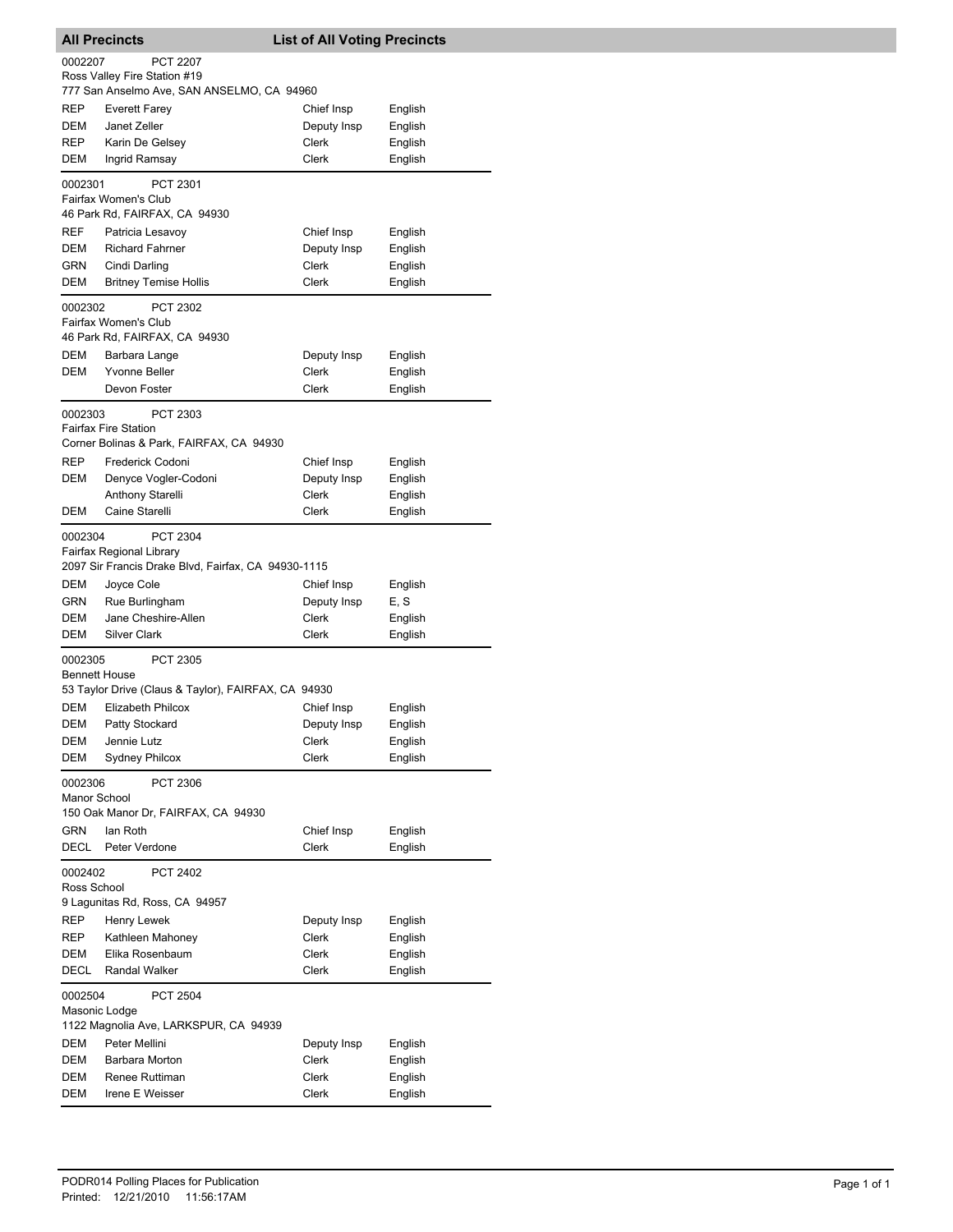|                            | <b>All Precincts</b>                                                                                           | <b>List of All Voting Precincts</b>         |                                          |
|----------------------------|----------------------------------------------------------------------------------------------------------------|---------------------------------------------|------------------------------------------|
| 0002600                    | <b>PCT 2600</b><br>Sleepy Hollow Homes Association<br>1317 Butterfield Rd, San Anselmo, CA 94960-1055          |                                             |                                          |
| DEM<br>REP<br>DEM          | Margaret Mary Wilson<br>Sally Zunino<br>Margaret Framm<br>Michael Noland                                       | Chief Insp<br>Deputy Insp<br>Clerk<br>Clerk | English<br>English<br>English<br>English |
| 0002601                    | PCT 2601<br>Sleepy Hollow Presbyterian Church<br>100 Tarry Rd, San Anselmo, CA 94960-1066                      |                                             |                                          |
| REP<br>REP<br>REP<br>DEM   | Constance Berto<br>Colleen Harpst<br>Patricia Ehrhart<br>Judy Hagan                                            | Chief Insp<br>Deputy Insp<br>Clerk<br>Clerk | E, S<br>English<br>English<br>English    |
| 0002602                    | <b>PCT 2602</b><br>Sleepy Hollow Homes Association<br>1317 Butterfield Rd, San Anselmo, CA 94960-1055          |                                             |                                          |
| DECL<br>DEM<br>DEM         | Chris H Kullar<br>Tay Feder<br>Nance Rosencranz<br><b>Andrew Smock</b>                                         | Deputy Insp<br>Clerk<br>Clerk<br>Clerk      | English<br>English<br>English<br>English |
| 0002701<br>Manor School    | PCT 2701<br>150 Oak Manor Dr, FAIRFAX, CA 94930                                                                |                                             |                                          |
| REP<br>AIP                 | Marcia Dunn<br>Brenda Mc Leran<br>Arianna Vespe                                                                | Deputy Insp<br>Clerk<br>Clerk               | English<br>English<br>English            |
| 0002800                    | <b>PCT 2800</b><br>St Sebastian's Church<br>373 Bon Air Rd, KENTFIELD, CA 94904                                |                                             |                                          |
| DEM<br>DEM<br>DEM          | Michelle Mayfield-Baske<br>Joseph Cohen<br>Diane Stemach                                                       | Deputy Insp<br>Clerk<br>Clerk               | English<br>English<br>English            |
| DEM<br>0002801             | Celia Zaentz<br><b>PCT 2801</b><br>St Sebastian's Church                                                       | Clerk                                       | English                                  |
| DEM<br>REP<br>DEM          | 373 Bon Air Rd, KENTFIELD, CA 94904<br>Jean Musgrave<br><b>Ruth Baney</b><br>Allegra Chapman<br>Sheila Hershon | Deputy Insp<br>Clerk<br>Clerk<br>Clerk      | English<br>English<br>English<br>English |
| 0002907                    | PCT 2907<br>First Presbyterian Church<br>1510 5th Ave, San Rafael, CA 94901                                    |                                             |                                          |
| DECL<br>DECL<br>REP<br>REP | Sue Kokos<br>Ross Kokos<br><b>Ethel A Medvic</b><br>Jon Ragatz                                                 | Deputy Insp<br>Clerk<br>Clerk<br>Clerk      | English<br>English<br>English<br>English |
| 0002908                    | PCT 2908<br>San Rafael Community Center<br>618 B St, SAN RAFAEL, CA 94901                                      |                                             |                                          |
| DEM<br>DEM<br>LІB          | William Dagg<br>Fillegenie Levasseur<br>Gladys Pereira                                                         | Deputy Insp<br>Clerk<br>Clerk               | English<br>English<br>English            |
| 0003001                    | $C-3001$<br>Sausalito Women's Club<br>120 Central Ave, Sausalito, CA 94965                                     |                                             |                                          |
| DEM<br>DEM                 | Annelouise Elkington<br>Louise Dzimian                                                                         | Chief Insp<br>Deputy Insp<br>Clerk          | English<br>English                       |
| DEM                        | <b>Rita Kiesow</b>                                                                                             | Clerk                                       | English                                  |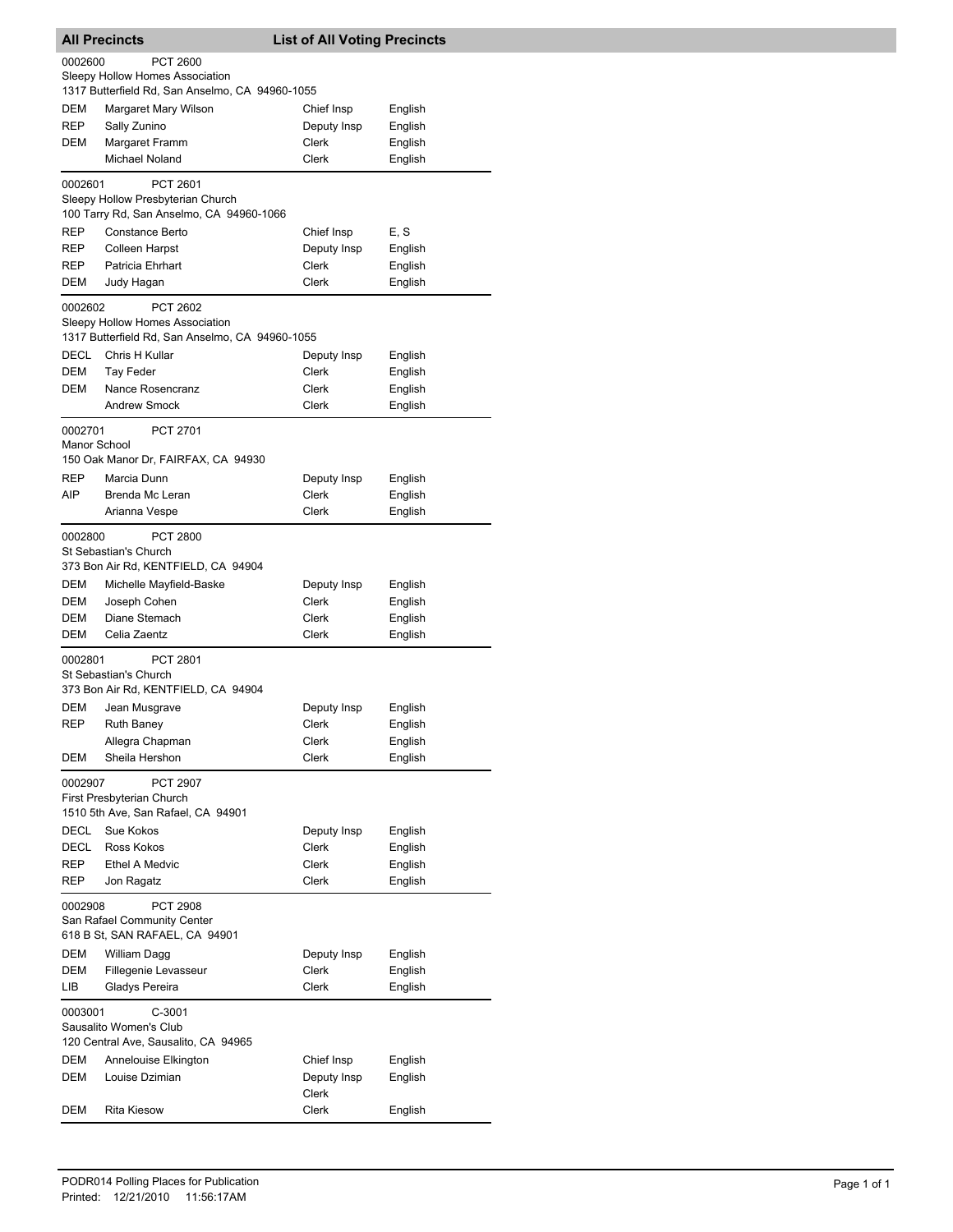| <b>All Precincts</b>   |                                                   | <b>List of All Voting Precincts</b> |                    |  |
|------------------------|---------------------------------------------------|-------------------------------------|--------------------|--|
| 0003002                | $C-3002$                                          |                                     |                    |  |
|                        | Star Of Sea Catholic Church                       |                                     |                    |  |
|                        | 180 Harrison Ave, SAUSALITO, CA 94965             |                                     |                    |  |
| REP<br>DECL            | Eileen Perkins<br><b>Beverlee Cue</b>             | Deputy Insp<br>Clerk                | English<br>English |  |
| <b>REP</b>             | <b>Charles Donald</b>                             | Clerk                               | English            |  |
| DEM                    | Nora Murphy                                       | <b>Clerk</b>                        | English            |  |
|                        |                                                   |                                     |                    |  |
| 0003003                | $C-3003$<br>Sewerage Agency Of So Marin           |                                     |                    |  |
|                        | 450 Sycamore Ave, Mill Valley, CA 94941-2232      |                                     |                    |  |
| <b>REP</b>             | <b>Walter Strakosch</b>                           | Chief Insp                          | English            |  |
| AIP                    | <b>Scott Watterworth</b>                          | Deputy Insp                         | English            |  |
|                        | Elizabeth Benefiel                                | Clerk                               | English            |  |
| REP                    | Mary Strakosch                                    | Clerk                               | English            |  |
| 0003004                | $C-3004$                                          |                                     |                    |  |
|                        | Episcopal Church Of Our Savior                    |                                     |                    |  |
|                        | 10 Old Mill St, MILL VALLEY, CA 94941             |                                     |                    |  |
| DEM                    | <b>Frances Wolff</b>                              | Deputy Insp                         | English            |  |
| REP                    | <b>Byron Fox</b>                                  | Clerk                               | English            |  |
|                        | Stephanie Schmotter                               | Clerk                               | English            |  |
| REP                    | Wendy Ann Speas                                   | Clerk                               | English            |  |
| 0003005                | $C-3005$                                          |                                     |                    |  |
|                        | Our Lady Of Mt Carmel Church                      |                                     |                    |  |
|                        | 3 Oakdale Ave, MILL VALLEY, CA 94941              |                                     |                    |  |
| REP                    | Barbara Stauder                                   | Chief Insp                          | English            |  |
| DEM                    | Renn Vara                                         | Deputy Insp<br>Clerk                | English            |  |
| GRN                    |                                                   | Clerk                               |                    |  |
| DEM                    | Neysa Budzinski<br>Angelo Douvos                  | Clerk                               | English<br>English |  |
| DEM                    | Nancy M Padou                                     | Clerk                               | English            |  |
|                        |                                                   |                                     |                    |  |
| 0003006<br>Park School | C-3006                                            |                                     |                    |  |
|                        | 360 E. Blithedale Ave, Mill Valley, CA 94941-2140 |                                     |                    |  |
| REP                    | Barbara Morgan                                    | Chief Insp                          | English            |  |
| DEM                    | Maureen O Connor                                  | Deputy Insp                         | English            |  |
| DEM                    | Lynn Breger                                       | Clerk                               | English            |  |
| REP                    | Kenneth Parker                                    | Clerk                               | English            |  |
| 0003008                | C-3008                                            |                                     |                    |  |
| Park School            |                                                   |                                     |                    |  |
|                        | 360 E. Blithedale Ave, Mill Valley, CA 94941-2140 |                                     |                    |  |
| <b>DEM</b>             | Sandra Lamke                                      | Deputy Insp                         | English            |  |
| DEM                    | Nancy Linscott                                    | Clerk                               | English            |  |
| DEM                    | Judith Reneau                                     | Clerk                               | English            |  |
| DEM                    | Martin Russell                                    | Clerk                               | English            |  |
| 0003009                | C-3009                                            |                                     |                    |  |
|                        | Mill Valley Community Ctr                         |                                     |                    |  |
|                        | 180 Camino Alto, Mill Valley, CA 94941-4603       |                                     |                    |  |
| DEM<br>DEM             | Frank Luederitz                                   | Chief Insp                          | English            |  |
|                        | Morgan Smith<br>Mardelle Buss                     | Deputy Insp<br>Clerk                | English<br>English |  |
| AIP                    | Josephine Infante                                 | <b>Clerk</b>                        | English            |  |
| REP                    | Ursula Kerr                                       | Clerk                               | English            |  |
|                        |                                                   |                                     |                    |  |
| 0003011                | C-3011<br><b>Tiburon Baptist Church</b>           |                                     |                    |  |
|                        | 445 Greenwood Beach Rd, Tiburon, CA 94920         |                                     |                    |  |
| REP                    | Roy Benvenuti                                     | Chief Insp                          | English            |  |
| REP                    | Sue Benvenuti                                     | Deputy Insp                         | English            |  |
| DECL                   | Glenn Felton                                      | Clerk                               | English            |  |
|                        | Adriana Klompus                                   | Clerk                               | English            |  |
| REF                    | Diana Williams                                    | Clerk                               | English            |  |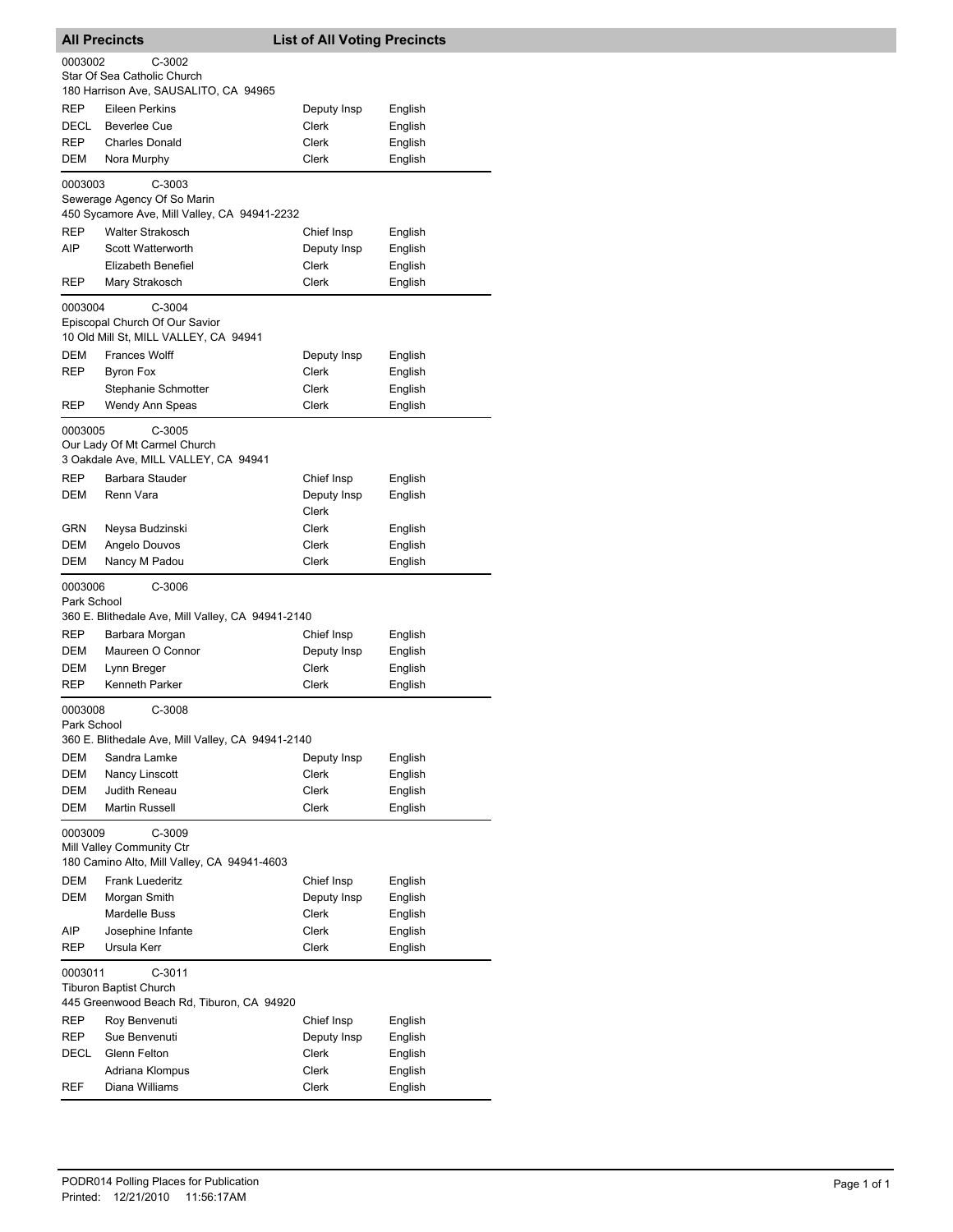|                   | <b>All Precincts</b>                                                                            | <b>List of All Voting Precincts</b> |                    |
|-------------------|-------------------------------------------------------------------------------------------------|-------------------------------------|--------------------|
| 0003012           | $C-3012$<br>Tam Valley Community Ctr<br>203 Marin Ave, Mill Valley, CA 94941-4068               |                                     |                    |
| REP               | Nuri Sutter                                                                                     | Deputy Insp                         | English            |
| REP               | Virginia Dunwell                                                                                | <b>Clerk</b>                        | English            |
| DEM               | Margaret Eastman                                                                                | Clerk                               | English            |
| REP               | David O Connor                                                                                  | Clerk                               | English            |
| 0003013           | $C-3013$<br>Almonte Improvement Club                                                            |                                     |                    |
| REP               | Almonte & Wisteria Way, Mill Valley, CA 94941-4138<br>Ernest Au Jr                              | Deputy Insp                         | English            |
| DEM               | Eleanor Dehl                                                                                    | <b>Clerk</b>                        | English            |
| DEM               | Rita Hagen                                                                                      | Clerk                               | English            |
| DEM               | <b>Keith Phillips</b>                                                                           | Clerk                               | English            |
| 0003014           | $C-3014$<br>Almonte Improvement Club<br>Almonte & Wisteria Way, Mill Valley, CA 94941-4138      |                                     |                    |
|                   |                                                                                                 | Deputy Insp                         |                    |
| DECL              | <b>Thomas Gallaher</b>                                                                          | Clerk                               | English            |
|                   | Gabe Goldfien                                                                                   | Clerk                               | English            |
|                   | Veronica Morris                                                                                 | Clerk                               | English            |
| DEM               | Lillian Zahrt                                                                                   | Clerk                               | English            |
| 0003015           | $C-3015$<br><b>Strawberry Shores Office</b><br>111 Seminary Dr., MILL VALLEY, CA 94941          |                                     |                    |
| REP               | David Porter Jones                                                                              | Deputy Insp                         | English            |
| DECL<br>DEM       | <b>Beverly Kern</b><br><b>Elaine Neuwirth</b>                                                   | Clerk<br>Clerk                      | English<br>English |
| 0003016<br>DEM    | $C-3016$<br>So Marin Fire Protection Dist<br>308 Reed Blvd, MILL VALLEY, CA 94941<br>Wilma Zepp | Chief Insp                          | English            |
| DEM               | <b>Ruth Adrain</b>                                                                              | Deputy Insp                         | English            |
| REP               | Shirley Davidson Feigenbaum                                                                     | Clerk                               | English            |
| P&F               | Sarah Mead                                                                                      | Clerk                               | English            |
| DECL              | Gordon Smith                                                                                    | Clerk                               | English            |
| 0003018           | $C-3018$<br>Tiburon Baptist Church<br>445 Greenwood Beach Rd, TIBURON, CA 94920                 |                                     |                    |
| DEM               | Susan Schmidt                                                                                   | Chief Insp                          | English            |
| DEM               | David Loye                                                                                      | Deputy Insp                         | English            |
|                   |                                                                                                 | Clerk                               |                    |
| DEM<br><b>DEM</b> | Jerod Pearson<br>Ricka Young                                                                    | Clerk<br>Clerk                      | English<br>English |
| 0003020           | C-3020<br>Shepherd Of Hills Lutheran Church<br>9 Shepherd Way, TIBURON, CA 94920                |                                     |                    |
| <b>REP</b>        | Thorvald Jensen                                                                                 | Chief Insp                          | English            |
| DEM               | Eleanor Bloch                                                                                   | Deputy Insp                         | English            |
| DECL              | Janica Anderson                                                                                 | Clerk                               | English            |
| AIP<br>DEM        | Suzanne Doyle<br>Hilda M Harrison                                                               | Clerk<br>Clerk                      | English<br>English |
| 0003104           | PCT 3104<br>Star Of Sea Catholic Church                                                         |                                     |                    |
|                   | 180 Harrison Ave, SAUSALITO, CA 94965                                                           |                                     |                    |
| DEM               | Stan Walker                                                                                     | Deputy Insp                         | English            |
| DEM               | Montana Chrisman                                                                                | Clerk                               | English            |
| DEM               | Elizabeth O Connor                                                                              | Clerk                               | English            |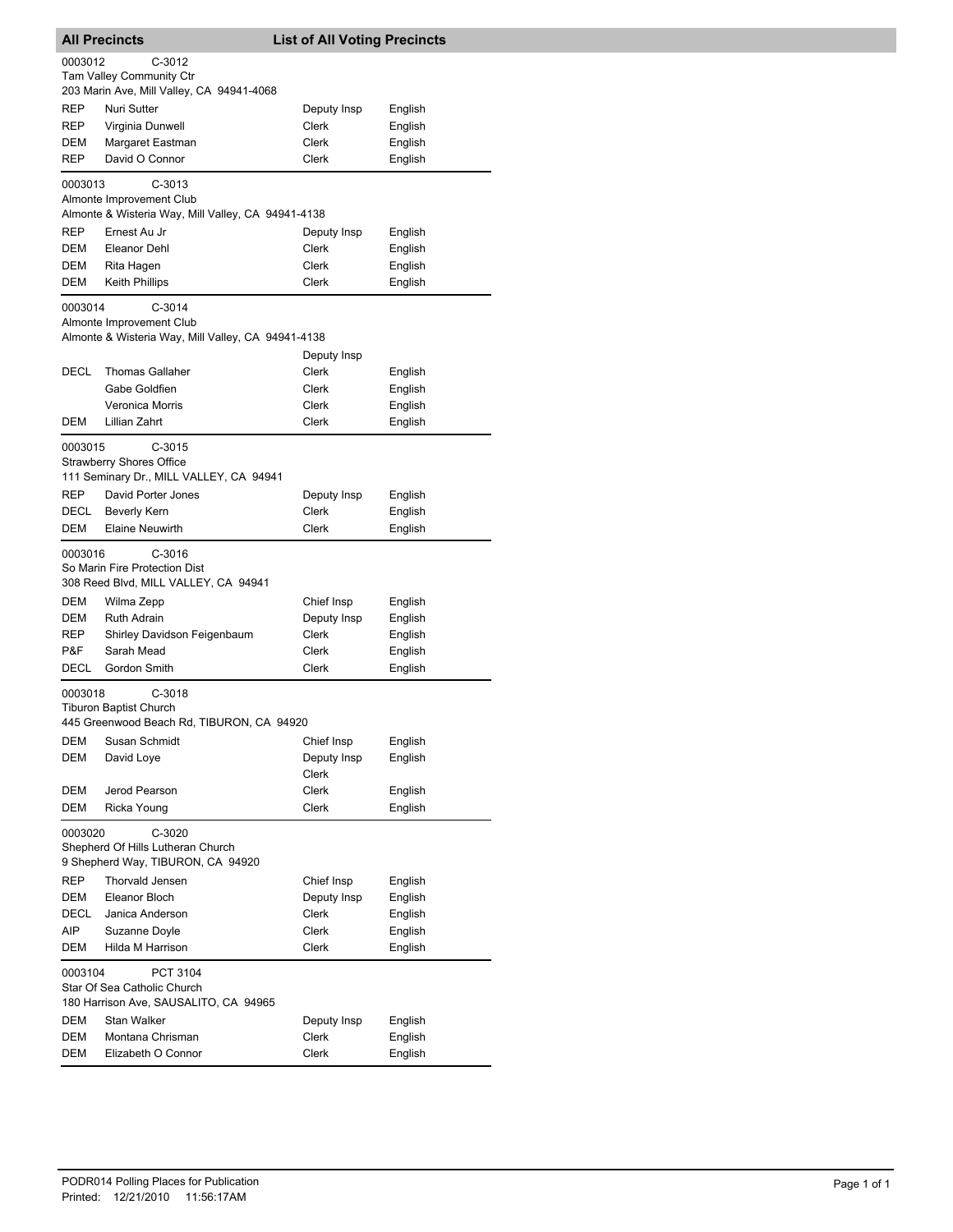| <b>All Precincts</b>                |                                                                                      | <b>List of All Voting Precincts</b> |                    |  |
|-------------------------------------|--------------------------------------------------------------------------------------|-------------------------------------|--------------------|--|
| 0003105                             | PCT 3105<br>Sausalito City Hall<br>420 Litho Street, SAUSALITO, CA 94965             |                                     |                    |  |
| DEM                                 | Steefenie Wicks                                                                      | Deputy Insp                         | English            |  |
| GRN                                 | Linda Evanoff                                                                        | Clerk                               | English            |  |
| DEM                                 | Doreen Gounard                                                                       | Clerk                               | English            |  |
| 0003106                             | PCT 3106<br>Sausalito City Hall<br>420 Litho Street, SAUSALITO, CA 94965             |                                     |                    |  |
| DEM                                 | Marcia Rodgers                                                                       | Deputy Insp                         | English            |  |
| <b>REP</b>                          | Patricia Finnegan                                                                    | Clerk                               | English            |  |
| DECL                                | Kira Joylee Nichols                                                                  | Clerk                               | English            |  |
| 0003107                             | PCT 3107<br>Sausalito City Hall<br>420 Litho Street, SAUSALITO, CA 94965             |                                     |                    |  |
| DEM                                 | Steven Craig Roby                                                                    | Deputy Insp                         | English            |  |
| DEM                                 | Nancy Clark                                                                          | Clerk                               | English            |  |
| REP<br><b>REP</b>                   | Carlys Phillips<br><b>Lillian Stamets</b>                                            | Clerk<br>Clerk                      | English<br>English |  |
| 0003201                             | PCT 3201<br>Mill Valley Community Ctr<br>180 Camino Alto, Mill Valley, CA 94941-4603 |                                     |                    |  |
| <b>DECL</b>                         | Gerald Caprio                                                                        | Deputy Insp                         | English            |  |
| DECL                                | John Dunlap                                                                          | Clerk                               | English            |  |
| DECL<br>DEM                         | Mary Ann Dunlap<br>Dorothy Segal                                                     | Clerk<br>Clerk                      | English<br>English |  |
| 0003204                             | PCT 3204<br>Mill Valley City Hall<br>26 Corte Madera Ave, MILL VALLEY, CA 94941      |                                     |                    |  |
| REP                                 | Elinor Franchetti                                                                    | Chief Insp                          | English            |  |
| REP                                 | Bruno Franchetti                                                                     | Deputy Insp                         | English            |  |
| GRN<br>REP                          | Lisbeth Koelker<br>Elizabeth Shibata                                                 | Clerk<br>Clerk                      | English<br>English |  |
| 0003207                             | PCT 3207<br>Our Lady Of Mt Carmel Church<br>3 Oakdale Ave, MILL VALLEY, CA 94941     |                                     |                    |  |
| <b>DEM</b>                          | Zoe Borkowski                                                                        | Deputy Insp                         | English            |  |
| <b>DEM</b><br>DEM                   | Julie Diana Homan<br>Mary Pavlisin                                                   | Clerk<br>Clerk                      | English<br>English |  |
| DECL                                | Rebecca Pieper                                                                       | Clerk                               | English            |  |
| 0003209                             | PCT 3209<br>Mill Valley Community Ctr<br>180 Camino Alto, Mill Valley, CA 94941-4603 |                                     |                    |  |
| REP                                 | Sherry Johanson                                                                      | Deputy Insp                         | English            |  |
| DEM                                 | Leon Gersten                                                                         | Clerk                               | English            |  |
| REP<br>DEM                          | Susan Murphy<br>Nancy Rhine                                                          | Clerk<br>Clerk                      | English<br>English |  |
| 0003216<br>PCT 3216<br>The Redwoods |                                                                                      |                                     |                    |  |
| DEM                                 | 40 Camino Alto, MILL VALLEY, CA 94941<br>Elizabeth Moody                             | Chief Insp                          | English            |  |
| DEM                                 | William O Brien                                                                      | Deputy Insp                         | English            |  |
| DEM                                 | Doris Martini                                                                        | Clerk                               | English            |  |
| DEM                                 | Mary Ann Rozen                                                                       | Clerk                               | English            |  |
| 0003301                             | PCT 3301<br>Shepherd Of Hills Lutheran Church<br>9 Shepherd Way, TIBURON, CA 94920   |                                     |                    |  |
| DEM                                 | Marcelle Scholl                                                                      | Deputy Insp                         | English            |  |
| DEM<br>DEM                          | Morse Byer<br><b>Traute Eckersdorff</b>                                              | Clerk<br>Clerk                      | English<br>English |  |
|                                     | Mac Kenzie O Donnell                                                                 | Clerk                               | English            |  |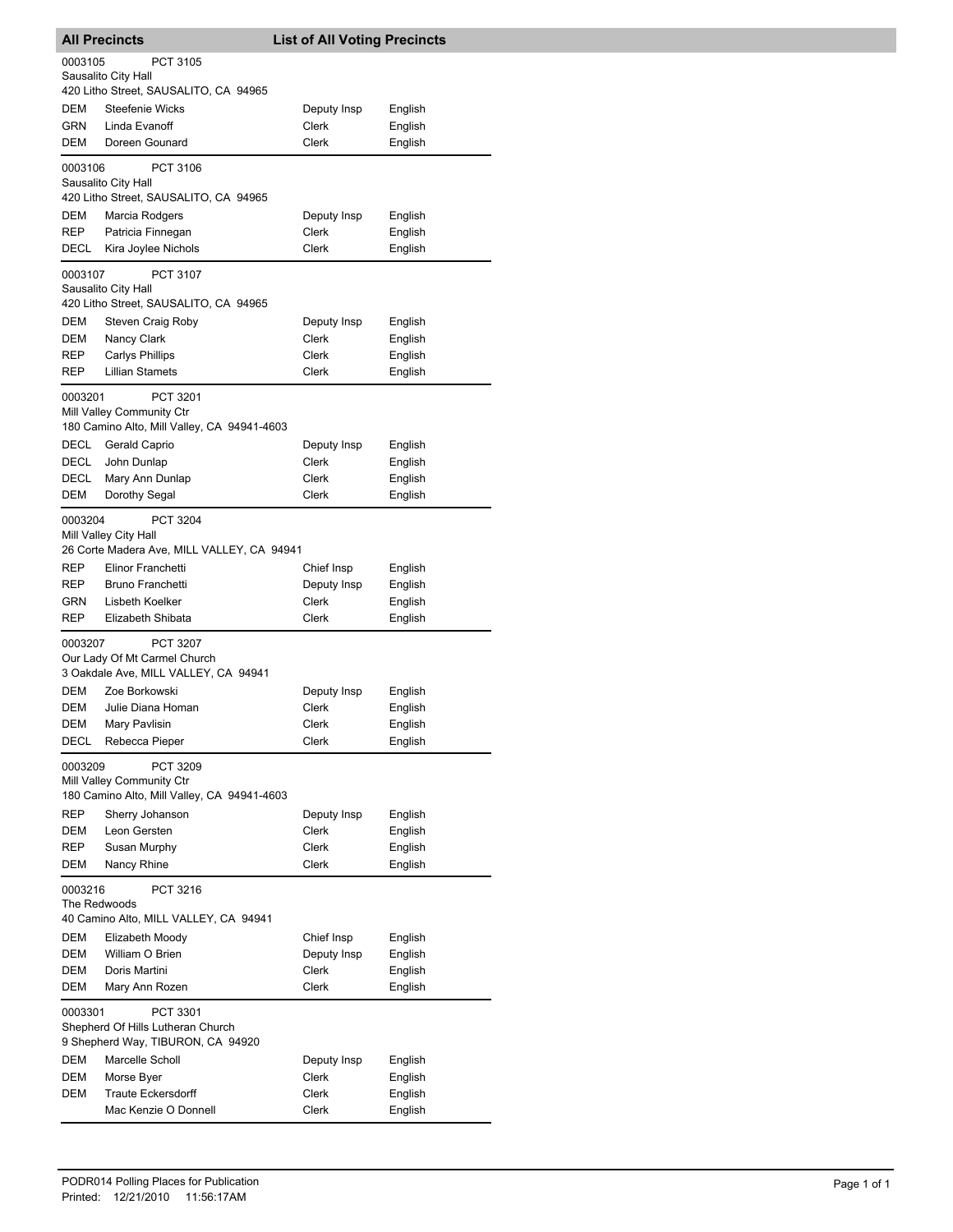| <b>All Precincts</b>                                                                                |                                                                                      | <b>List of All Voting Precincts</b> |                    |  |
|-----------------------------------------------------------------------------------------------------|--------------------------------------------------------------------------------------|-------------------------------------|--------------------|--|
| 0003302<br>Del Mar School                                                                           | <b>PCT 3302</b>                                                                      |                                     |                    |  |
|                                                                                                     | 105 Avenida Miraflores, Tiburon, CA 94920                                            |                                     |                    |  |
| DEM                                                                                                 | Lynn Eichinger                                                                       | Chief Insp                          | English            |  |
| <b>DEM</b>                                                                                          | James Adams                                                                          | Deputy Insp                         | English            |  |
| <b>DECL</b>                                                                                         | Milli Atkinson                                                                       | Clerk                               | English            |  |
| DEM                                                                                                 | Jane Van Blaricom                                                                    | Clerk                               | English            |  |
| 0003303                                                                                             | PCT 3303<br><b>Tiburon Baptist Church</b>                                            |                                     |                    |  |
|                                                                                                     | 445 Greenwood Beach Rd, TIBURON, CA 94920                                            |                                     |                    |  |
| DECL                                                                                                | Marcia Felton                                                                        | Deputy Insp<br>Clerk                | English            |  |
| DEM                                                                                                 | Ralph Johnson                                                                        | Clerk                               | English            |  |
| <b>REP</b>                                                                                          | James Elias Salerno                                                                  | Clerk                               | English            |  |
| 0003304                                                                                             | PCT 3304<br>Tiburon Town Hall<br>1505 Tiburon Blvd, Tiburon, CA 94920                |                                     |                    |  |
| <b>DEM</b>                                                                                          | Patricia Jenkins                                                                     | Chief Insp                          | English            |  |
| REP                                                                                                 | Janet O Neill                                                                        | Deputy Insp                         | English            |  |
| REP                                                                                                 | <b>Florence Eder</b>                                                                 | Clerk                               | English            |  |
| DEM                                                                                                 | Loretta Ferraro                                                                      | Clerk                               | English            |  |
| 0003305                                                                                             | <b>PCT 3305</b><br>Tiburon Town Hall<br>1505 Tiburon Blvd, Tiburon, CA 94920         |                                     |                    |  |
| DEM                                                                                                 | <b>Richard Park</b>                                                                  | Deputy Insp                         | English            |  |
| <b>REP</b>                                                                                          | Catharine Benediktsson                                                               | Clerk                               | English            |  |
| DECL                                                                                                | I Erika Brooks                                                                       | Clerk                               | English            |  |
| 0003306                                                                                             | <b>PCT 3306</b><br><b>Tiburon Town Hall</b><br>1505 Tiburon Blvd, Tiburon, CA 94920  |                                     |                    |  |
| DEM                                                                                                 | Robert Flynn                                                                         | Deputy Insp                         | English            |  |
| DECL                                                                                                | Elizabeth De Tomasi                                                                  | Clerk                               | English            |  |
| DEM<br><b>REP</b>                                                                                   | James Hill<br><b>Walter Mallory</b>                                                  | Clerk<br>Clerk                      | English<br>English |  |
|                                                                                                     |                                                                                      |                                     |                    |  |
| 0003401                                                                                             | PCT 3401<br><b>Belvedere Community Center</b>                                        |                                     |                    |  |
|                                                                                                     | Community Road, Belvedere, CA 94920                                                  |                                     |                    |  |
| DEM                                                                                                 | Ronald Reuther                                                                       | Chief Insp                          | English            |  |
| REP                                                                                                 | Rebecca Rygh                                                                         | Clerk                               | English            |  |
| 0003402                                                                                             | PCT 3402<br><b>Belvedere Community Center</b><br>Community Road, Belvedere, CA 94920 |                                     |                    |  |
| <b>DEM</b>                                                                                          | Isolina Ricci                                                                        | Deputy Insp                         | English            |  |
| REP                                                                                                 | Ida Mae H Berg                                                                       | Clerk                               | English            |  |
| DEM                                                                                                 | Jackie Chen                                                                          | Clerk                               | English            |  |
| DEM                                                                                                 | Mary Coleman                                                                         | Clerk                               | English            |  |
| 0003502<br>PCT 3502<br><b>Tam Valley Community Ctr</b><br>203 Marin Ave, Mill Valley, CA 94941-4068 |                                                                                      |                                     |                    |  |
| <b>GRN</b>                                                                                          | Henry Waschow                                                                        | Deputy Insp<br>Clerk                | English            |  |
| DECL                                                                                                | Dorothy Bray                                                                         | Clerk                               | English            |  |
| DEM                                                                                                 | Margery Mc Farland                                                                   | Clerk                               | English            |  |
| 0003503                                                                                             | PCT 3503<br><b>Tam Valley Community Ctr</b>                                          |                                     |                    |  |
|                                                                                                     | 203 Marin Ave, Mill Valley, CA 94941-4068                                            |                                     |                    |  |
| DEM                                                                                                 | Maggi Nicholson                                                                      | Deputy Insp<br>Clerk                | English            |  |
| REP                                                                                                 | <b>Gail Cassee</b>                                                                   | Clerk                               | E, S               |  |
| DEM                                                                                                 | Carolyn Gregory                                                                      | Clerk                               | English            |  |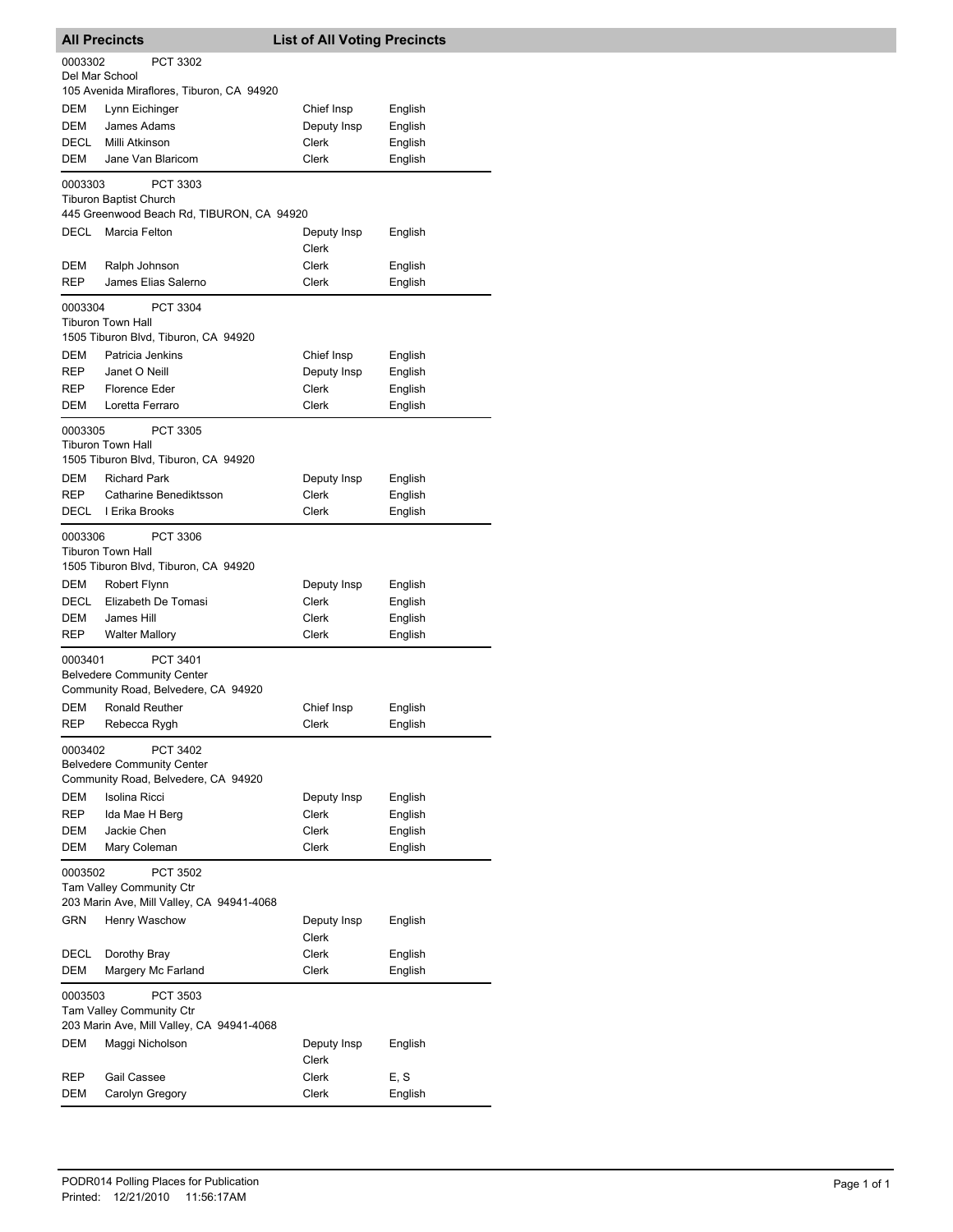|                                                                                           | <b>All Precincts</b>                                                                   | <b>List of All Voting Precincts</b> |                    |
|-------------------------------------------------------------------------------------------|----------------------------------------------------------------------------------------|-------------------------------------|--------------------|
| 0003507                                                                                   | <b>PCT 3507</b><br>Tam Valley Community Ctr                                            |                                     |                    |
|                                                                                           | 203 Marin Ave, Mill Valley, CA 94941-4068                                              |                                     |                    |
| DEM<br><b>DEM</b>                                                                         | Douglas Black                                                                          | Deputy Insp<br>Clerk                | English            |
| DEM                                                                                       | Florence L Hering<br>Kimberly Schifrin                                                 | <b>Clerk</b>                        | English<br>English |
|                                                                                           |                                                                                        |                                     |                    |
| 0003600                                                                                   | PCT 3600<br>Marguerita C. Johnson Senior Center<br>640 Drake Ave, Marin City, CA 94965 |                                     |                    |
| DEM                                                                                       | David Donenfeld                                                                        | Chief Insp                          | English            |
| DECL                                                                                      | <b>BZ Luv</b>                                                                          | Deputy Insp                         | English            |
| DEM                                                                                       | Mary Frances Bautista                                                                  | Clerk                               | English            |
| DEM                                                                                       | Mary Christiansen                                                                      | Clerk                               | English            |
| <b>DEM</b>                                                                                | Ann Matranga                                                                           | Clerk                               | English            |
| DEM                                                                                       | <b>Wilma Mears</b>                                                                     | Clerk                               | English            |
| 0003601                                                                                   | PCT 3601<br>Marguerita C. Johnson Senior Center<br>640 Drake Ave, Marin City, CA 94965 |                                     |                    |
| DEM                                                                                       | John Gillen                                                                            | Deputy Insp                         | English            |
| GRN                                                                                       | Eric Overholt                                                                          | Clerk                               | English            |
| DEM                                                                                       | Ava Tate                                                                               | Clerk                               | English            |
| 0003602                                                                                   | PCT 3602<br>Marguerita C. Johnson Senior Center<br>640 Drake Ave, Marin City, CA 94965 |                                     |                    |
|                                                                                           |                                                                                        | Deputy Insp                         |                    |
| DEM                                                                                       | Douglas Currie                                                                         | Clerk                               | English            |
|                                                                                           | Solome Donenfeld                                                                       | Clerk                               | English            |
| DEM                                                                                       | <b>Leland Philipson</b>                                                                | Clerk                               | English            |
| DEM                                                                                       | <b>Charlton Schwartz</b>                                                               | Clerk                               | E, S               |
| 0003705                                                                                   | <b>PCT 3705</b><br>Marin Amateur Radio Club<br>27 Shell Rd, MILL VALLEY, CA 94941      |                                     |                    |
| DEM                                                                                       | August Rath                                                                            | Chief Insp                          | English            |
| DEM                                                                                       | Leonard Hand Jr                                                                        | Deputy Insp                         | English            |
|                                                                                           | Dominique Hanchette                                                                    | <b>Clerk</b>                        | English            |
| DECL                                                                                      | <b>Beth Hanson</b>                                                                     | Clerk                               | English            |
| 0004002                                                                                   | C-4002<br><b>Farley Residence</b><br>131 Old Rancheria Rd, Nicasio, CA 94946           |                                     |                    |
| DEM                                                                                       | Grace Farley                                                                           | Chief Insp                          | English            |
| <b>REP</b>                                                                                | Mary Lafranchi                                                                         | Deputy Insp                         | English            |
| DEM                                                                                       | Heloise Tomasini                                                                       | Clerk                               | English            |
| 0004007                                                                                   | C-4007<br>Wild Horse Valley Clubhouse<br>110 Wild Horse Valley Dr, NOVATO, CA 94947    |                                     |                    |
| DEM                                                                                       | Judy Hoovler                                                                           | Chief Insp                          | English            |
| DECL                                                                                      | John Kolthoff                                                                          | Deputy Insp                         | English            |
| DEM                                                                                       | Joi Garlington                                                                         | Clerk                               | English            |
| DEM                                                                                       | James Lamb                                                                             | Clerk                               | English            |
| 0004009                                                                                   | C-4009<br>Homestead Valley Community Ctr<br>315 Montford Ave, MILL VALLEY, CA 94941    |                                     |                    |
| DEM                                                                                       | Pamela Skrinski                                                                        | Chief Insp                          | English            |
| REP                                                                                       | <b>Edward Fuchs</b>                                                                    | Deputy Insp                         | English            |
| DEM                                                                                       | Arnold Gallegos                                                                        | Clerk                               | E, S               |
| DEM                                                                                       | <b>Brian Platter</b>                                                                   | Clerk                               | English            |
| 0004010<br>$C-4010$<br>Muir Beach Community Center<br>19 Seacape Dr, Muir Beach, CA 94965 |                                                                                        |                                     |                    |
| DEM                                                                                       | Nancy Knox                                                                             | Chief Insp                          | English            |
| DEM                                                                                       | Kathryn Sward                                                                          | Deputy Insp                         | English            |
| REP                                                                                       | <b>Gail Quentz</b>                                                                     | Clerk                               | English            |
| REP                                                                                       | Arlene Robertson                                                                       | Clerk                               | English            |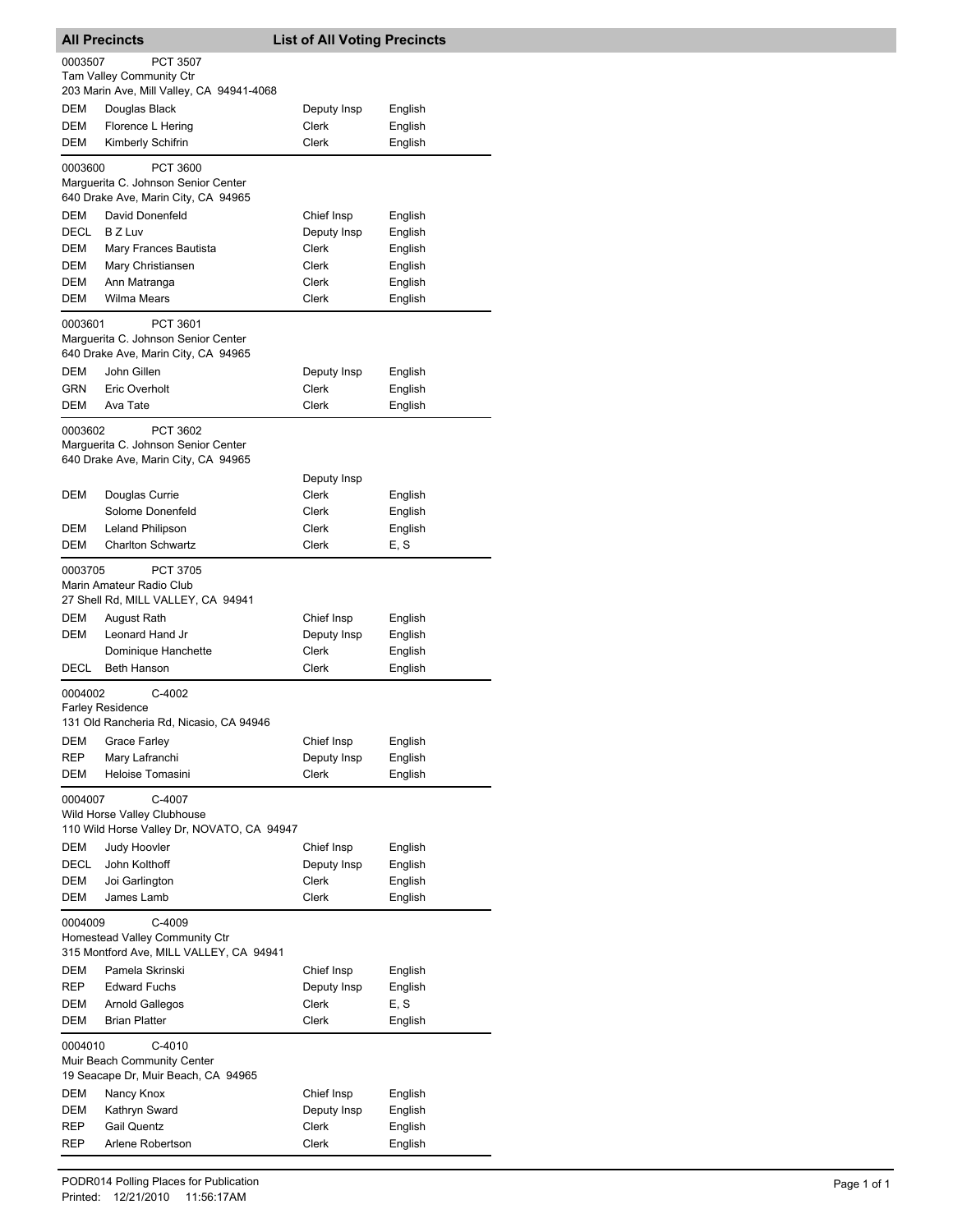| <b>All Precincts</b>                                                                                         |                                                                                          | <b>List of All Voting Precincts</b> |                    |  |
|--------------------------------------------------------------------------------------------------------------|------------------------------------------------------------------------------------------|-------------------------------------|--------------------|--|
| 0004013                                                                                                      | C-4013<br><b>Stinson Beach Community Center</b><br>30 Belvedere, STINSON BEACH, CA 94970 |                                     |                    |  |
| <b>DEM</b>                                                                                                   | <b>Frank Wells</b>                                                                       | Chief Insp<br>Deputy Insp<br>Clerk  | English            |  |
| REP                                                                                                          | Alan Keith Crozier                                                                       | Clerk                               | English            |  |
| 0004015                                                                                                      | $C-4015$<br><b>Bolinas Community Center</b><br>Wharf Rd, Bolinas, CA 94924               |                                     |                    |  |
| DEM                                                                                                          | Cynthia Ann Rodriguez                                                                    | Chief Insp                          | English            |  |
| DEM                                                                                                          | David Kimball<br>Stacey Henderson                                                        | Deputy Insp<br>Clerk                | English<br>English |  |
|                                                                                                              | Barbara Kimball                                                                          | Clerk                               | English            |  |
| DEM                                                                                                          | Debora Wright-Burgess                                                                    | Clerk                               | English            |  |
| 0004016                                                                                                      | C-4016<br>Woodacre Improvement Club<br>1 Garden Way, WOODACRE, CA 94973                  |                                     |                    |  |
| <b>REP</b>                                                                                                   | Krispin Sullivan                                                                         | Chief Insp                          | English            |  |
| DEM                                                                                                          | <b>G</b> Richards                                                                        | Deputy Insp                         | English            |  |
| DECL<br>GRN                                                                                                  | Michele Allen<br>Eve Belle Eves                                                          | Clerk<br>Clerk                      | English<br>English |  |
|                                                                                                              | Sam Harris                                                                               | Clerk                               | English            |  |
| <b>DEM</b>                                                                                                   | Kathryn Ospital                                                                          | Clerk                               | English            |  |
| 0004018                                                                                                      | $C-4018$<br>Corte Madera Recreation Center<br>Tamalpais Dr, Corte Madera, CA 94925-1561  |                                     |                    |  |
| DEM<br>DECL                                                                                                  | Nancy Turner<br><b>Richard Holstein</b>                                                  | Chief Insp<br>Deputy Insp           | English<br>English |  |
| DEM                                                                                                          | Elisabeth Cook                                                                           | Clerk                               | English            |  |
| DEM                                                                                                          | Regina Rummel                                                                            | Clerk                               | English            |  |
| DEM                                                                                                          | Wynn Welch                                                                               | Clerk                               | English            |  |
| 0004019                                                                                                      | C-4019<br>Corte Madera Recreation Center                                                 |                                     |                    |  |
| DEM                                                                                                          | Tamalpais Dr, Corte Madera, CA 94925-1561<br><b>Sterling Rainey</b>                      | Deputy Insp                         | English            |  |
| <b>DEM</b>                                                                                                   | James Anderson IV                                                                        | Clerk                               | English            |  |
| REP                                                                                                          | W Charles Jensen                                                                         | Clerk                               | English            |  |
| REP                                                                                                          | Camille La Sardo                                                                         | Clerk                               | English            |  |
| 0004020                                                                                                      | C-4020<br>Corte Madera Recreation Center<br>Tamalpais Dr, Corte Madera, CA 94925-1561    |                                     |                    |  |
| <b>REP</b>                                                                                                   | Suzanna Abbott                                                                           | Deputy Insp                         | English            |  |
| REF<br>DEM                                                                                                   | Vickie Cardellini                                                                        | Clerk<br>Clerk                      | English            |  |
| Nancy Davis<br>English<br>0004100<br>PCT 4100<br>Pt. Reyes Fire Station                                      |                                                                                          |                                     |                    |  |
|                                                                                                              | 4th & B St, Point Reyes, CA 94956                                                        |                                     |                    |  |
| DEM<br>DEM                                                                                                   | Joan Haley<br>Jess Santana                                                               | Chief Insp<br>Deputy Insp           | English<br>English |  |
| DEM                                                                                                          | Cathy Mc Cool                                                                            | Clerk                               | English            |  |
| DEM                                                                                                          | Myrna Ralston                                                                            | Clerk                               | English            |  |
| 0004101<br>PCT 4101<br><b>Tomales Regional History Center</b><br>26701 State Route 1, Tomales, CA 94971-0262 |                                                                                          |                                     |                    |  |
| REP                                                                                                          | Lois Parks                                                                               | Chief Insp                          | English            |  |
| REP                                                                                                          | Anna Jensen                                                                              | Deputy Insp                         | English            |  |
| DEM                                                                                                          | Maxine Boitano                                                                           | Clerk                               | English            |  |
| REP                                                                                                          | Barbara Taddei                                                                           | Clerk                               | English            |  |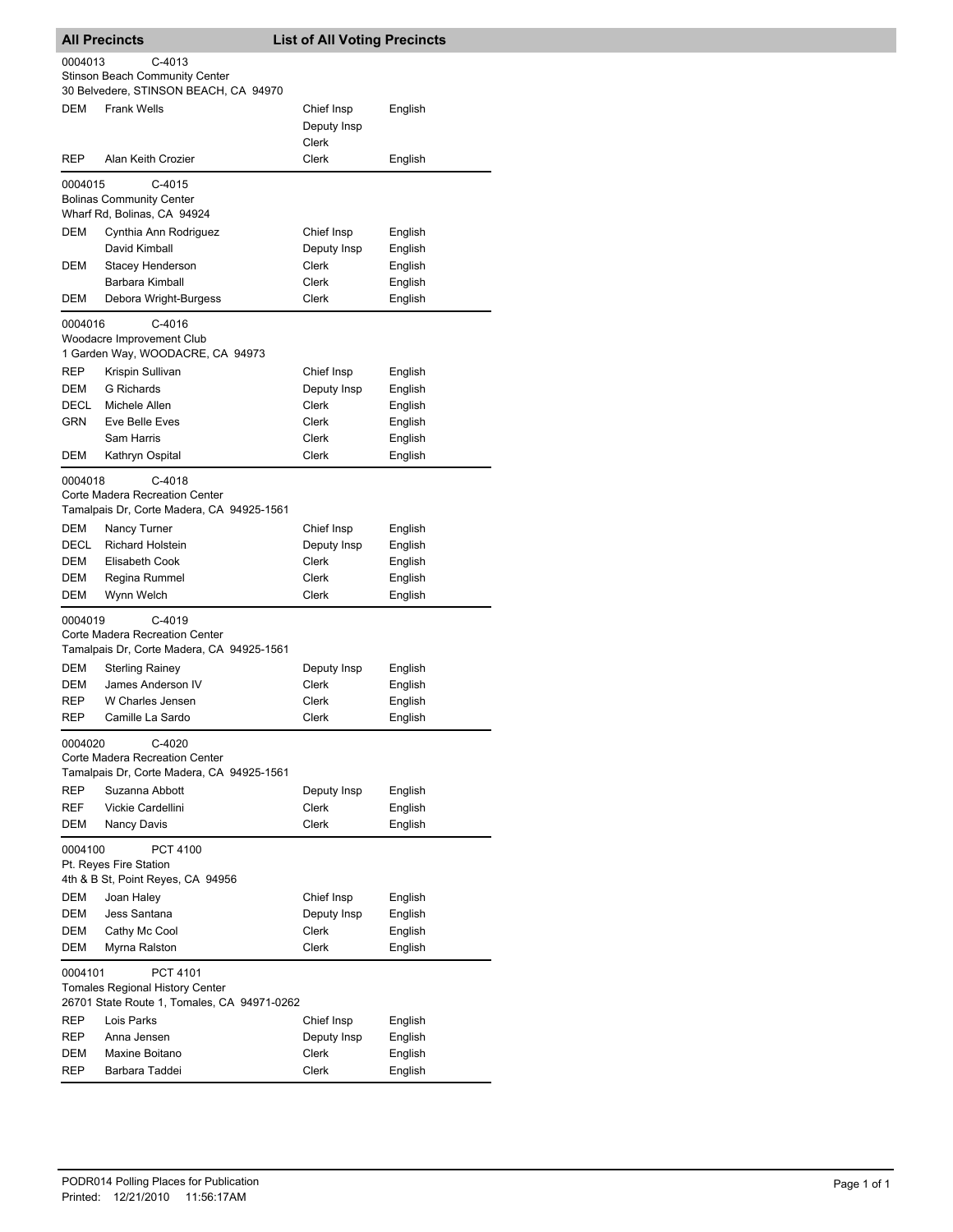|                                                               | <b>All Precincts</b>                                                      | <b>List of All Voting Precincts</b> |                    |  |  |
|---------------------------------------------------------------|---------------------------------------------------------------------------|-------------------------------------|--------------------|--|--|
| 0004102                                                       | PCT 4102                                                                  |                                     |                    |  |  |
|                                                               | Pt. Reyes Fire Station<br>4th & B St, Point Reyes, CA 94956               |                                     |                    |  |  |
| DEM                                                           | Alice Rantos                                                              | Deputy Insp                         | English            |  |  |
| DEM                                                           | Cindy Knabe                                                               | Clerk                               | English            |  |  |
| DEM                                                           | Alan Lubow                                                                | Clerk                               | English            |  |  |
| 0004103                                                       | PCT 4103                                                                  |                                     |                    |  |  |
|                                                               | <b>Inverness Fire House</b>                                               |                                     |                    |  |  |
|                                                               | 50 Inverness Way, INVERNESS, CA 94937                                     |                                     |                    |  |  |
| GRN<br><b>DEM</b>                                             | Katherine Anderson                                                        | Chief Insp<br>Deputy Insp           | English            |  |  |
| DEM                                                           | Neoma Joan Stumpf<br>Letitia Briggs                                       | Clerk                               | English<br>English |  |  |
|                                                               |                                                                           |                                     |                    |  |  |
| 0004302<br>Alpine Lodge                                       | PCT 4302                                                                  |                                     |                    |  |  |
|                                                               | 730 Panoramic Hwy, Mill Valley, CA 94941-1707                             |                                     |                    |  |  |
| DEM                                                           | Elizabeth Bikle                                                           | Chief Insp                          | English            |  |  |
| DEM                                                           | Christine Bikle                                                           | Deputy Insp                         | English            |  |  |
| DEM                                                           | <b>Brigitte Gras</b>                                                      | Clerk                               | English            |  |  |
| AIP                                                           | Joan Hyde                                                                 | Clerk                               | English            |  |  |
| 0004304                                                       | PCT 4304                                                                  |                                     |                    |  |  |
|                                                               | Homestead Valley Community Ctr<br>315 Montford Ave, MILL VALLEY, CA 94941 |                                     |                    |  |  |
| <b>DEM</b>                                                    | Annette Blanchard                                                         | Deputy Insp                         | English            |  |  |
| DECL                                                          | James Dority                                                              | Clerk                               | English            |  |  |
| DEM                                                           | Kathleen Fitzgerald                                                       | Clerk                               | English            |  |  |
| DEM                                                           | Rebecca Miller                                                            | Clerk                               | English            |  |  |
| DEM                                                           | Amelia Wright                                                             | Clerk                               | English            |  |  |
| 0004307                                                       | PCT 4307                                                                  |                                     |                    |  |  |
|                                                               | <b>Bolinas Community Center</b>                                           |                                     |                    |  |  |
|                                                               | Wharf Rd, Bolinas, CA 94924                                               |                                     |                    |  |  |
| DEM<br>DEM                                                    | Betsyann Gallagher<br>Robin Grean                                         | Deputy Insp<br>Clerk                | English<br>English |  |  |
| DEM                                                           | Jane Lockwood Mickelson                                                   | Clerk                               | English            |  |  |
|                                                               | PCT 4400<br>0004400                                                       |                                     |                    |  |  |
|                                                               | San Geronimo Valley Community Center                                      |                                     |                    |  |  |
|                                                               | Sir Francis Drake Blvd, San Geronimo, CA 94963                            |                                     |                    |  |  |
| DECL                                                          | David O Connor                                                            | Chief Insp                          | English            |  |  |
| DEM                                                           | <b>Sherry Mesker</b>                                                      | Deputy Insp                         | English            |  |  |
| DECL<br>DEM                                                   | Jennifer Shulzitski<br>Erika Zettl                                        | Clerk<br>Clerk                      | English<br>English |  |  |
|                                                               |                                                                           |                                     |                    |  |  |
| 0004401                                                       | PCT 4401<br>San Geronimo Valley Community Center                          |                                     |                    |  |  |
|                                                               | Sir Francis Drake Blvd, San Geronimo, CA 94963                            |                                     |                    |  |  |
| <b>DEM</b>                                                    | Mwanza Furaha                                                             | Deputy Insp                         | English            |  |  |
|                                                               |                                                                           | Clerk                               |                    |  |  |
| DEM                                                           | Marina Eisenzimmer                                                        | Clerk                               | English            |  |  |
|                                                               | Marilyn Mesker                                                            | Clerk                               | English            |  |  |
| 0004403                                                       | PCT 4403                                                                  |                                     |                    |  |  |
| Woodacre Improvement Club<br>1 Garden Way, WOODACRE, CA 94973 |                                                                           |                                     |                    |  |  |
| DEM                                                           | Sherrie Grossi                                                            | Deputy Insp                         | English            |  |  |
|                                                               | Meggan Dallara                                                            | Clerk                               | English            |  |  |
|                                                               | Jack Freckmann                                                            | Clerk                               | English            |  |  |
| DEM                                                           | Rose Rutman                                                               | Clerk                               | English            |  |  |
| 0004501                                                       | PCT 4501                                                                  |                                     |                    |  |  |
| Pleasant Valley School                                        |                                                                           |                                     |                    |  |  |
|                                                               | 755 Sutro Ave, Novato, CA 94947                                           |                                     |                    |  |  |
| DEM<br>DEM                                                    | Frank Slater Jr<br><b>Paul Shermantine</b>                                | Chief Insp                          | E, S               |  |  |
| DEM                                                           | Sandra Bailey                                                             | Deputy Insp<br>Clerk                | English<br>English |  |  |
| DEM                                                           | Warrenetta Lane                                                           | Clerk                               | English            |  |  |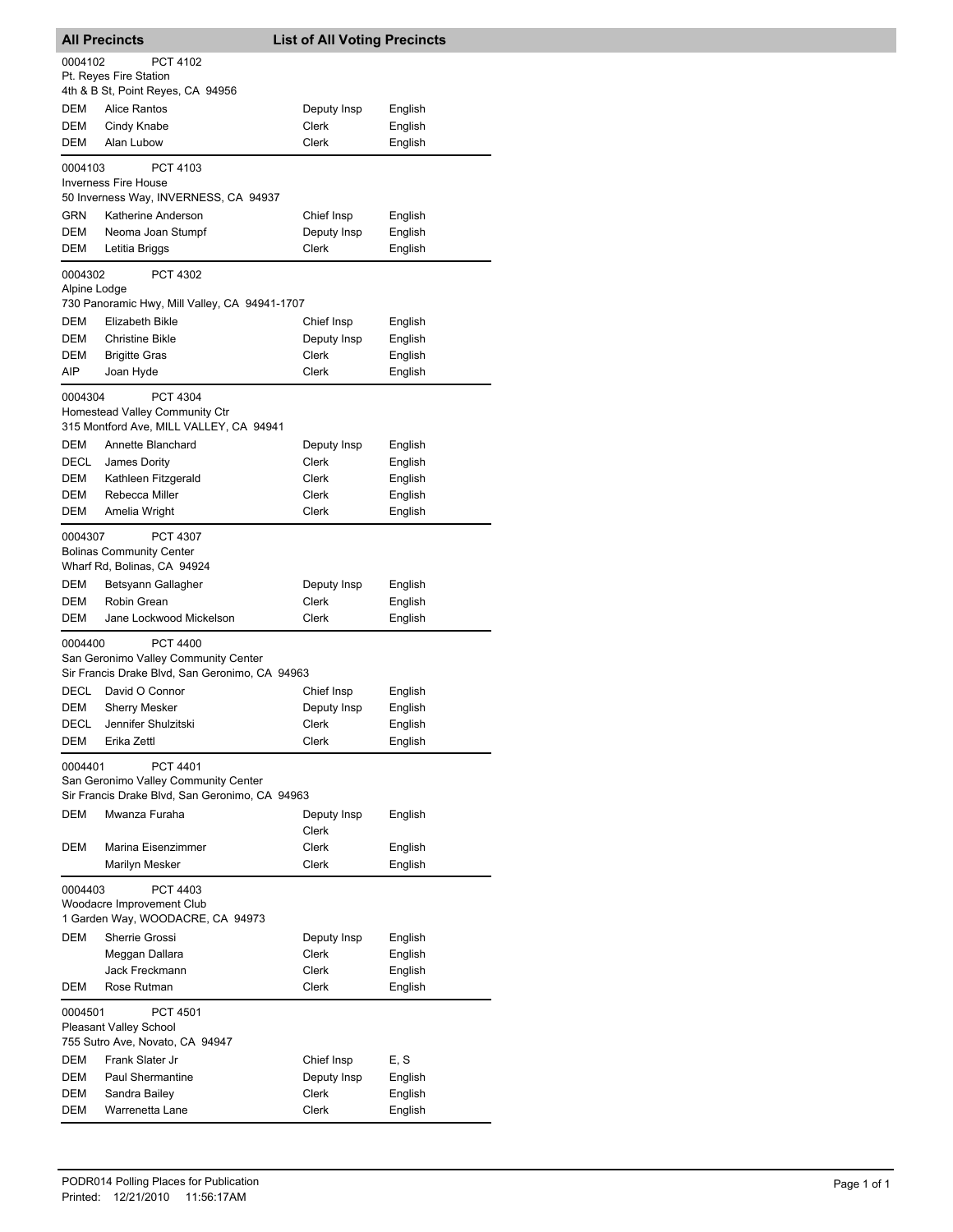|                                                                                               | <b>All Precincts</b>                                                                           | <b>List of All Voting Precincts</b> |         |  |
|-----------------------------------------------------------------------------------------------|------------------------------------------------------------------------------------------------|-------------------------------------|---------|--|
| 0004502<br><b>PCT 4502</b><br>Sinaloa School                                                  |                                                                                                |                                     |         |  |
|                                                                                               | 2045 Vineyard Rd, Novato, CA 94947-3810                                                        |                                     |         |  |
| REP                                                                                           | <b>Bruce Stahley</b>                                                                           | Chief Insp                          | English |  |
| AIP.                                                                                          | Alan Tonnemacher                                                                               | Deputy Insp                         | English |  |
| DEM                                                                                           | David Mc Connell                                                                               | Clerk                               | English |  |
| <b>GRN</b>                                                                                    | Marilyn Mc Connell                                                                             | Clerk                               | English |  |
| 0004503                                                                                       | PCT 4503<br>Presbyterian Church Of Novato<br>710 Wilson Ave, Novato, CA 94947                  |                                     |         |  |
| REP                                                                                           | Ewald Friedemann                                                                               | Chief Insp                          | English |  |
| REP                                                                                           | Katherine Friedemann                                                                           | Deputy Insp                         | English |  |
| REP                                                                                           | Carmine Di Domenico                                                                            | Clerk                               | English |  |
| DEM                                                                                           | Jill Gregoire                                                                                  | Clerk                               | English |  |
| 0004600                                                                                       | PCT 4600<br><b>Pickleweed Community Center</b><br>50 Canal St, SAN RAFAEL, CA 94901            |                                     |         |  |
| <b>DEM</b>                                                                                    | John G Ortega                                                                                  | Chief Insp                          | E, S    |  |
| DEM                                                                                           | Susan Severin                                                                                  | Deputy Insp                         | E, S    |  |
| DECL                                                                                          | Stephanie Craig                                                                                | Clerk                               | English |  |
|                                                                                               | Maria Moreno                                                                                   | Clerk                               | English |  |
| DEM                                                                                           | Man Phan                                                                                       | Clerk                               | E, V    |  |
| 0004601                                                                                       | PCT 4601<br><b>Pickleweed Community Center</b><br>50 Canal St, SAN RAFAEL, CA 94901            |                                     |         |  |
| DEM                                                                                           | Maria Rodriguez                                                                                | Deputy Insp                         | E, S    |  |
| DEM                                                                                           | Carol Jolliffe                                                                                 | Clerk                               | English |  |
| <b>DEM</b>                                                                                    | Diana Martinez                                                                                 | Clerk                               | English |  |
| DEM                                                                                           | Ann T Nguyen-Do                                                                                | Clerk                               | E, V    |  |
| 0004703                                                                                       | <b>PCT 4703</b><br>Corte Madera Recreation Center<br>Tamalpais Dr, Corte Madera, CA 94925-1561 |                                     |         |  |
| REP                                                                                           | Lynn Skillings                                                                                 | Deputy Insp                         | English |  |
| DEM                                                                                           | Gina Jensen                                                                                    | Clerk                               | English |  |
| 0004707                                                                                       | <b>PCT 4707</b><br>Aegis Of Corte Madera<br>5555 Paradise Dr, Corte Madera, CA 94925-1800      |                                     |         |  |
| <b>DECL</b>                                                                                   | <b>Robert Stauder</b>                                                                          | Chief Insp                          | English |  |
| DEM                                                                                           | Newton Jack Harband                                                                            | Deputy Insp                         | English |  |
| DEM                                                                                           | <b>Beverly Cupp</b>                                                                            | Clerk                               | English |  |
| DEM                                                                                           | Ann Lunder                                                                                     | Clerk                               | English |  |
| 0004708                                                                                       | <b>PCT 4708</b><br>Aegis Of Corte Madera                                                       |                                     |         |  |
|                                                                                               | 5555 Paradise Dr, Corte Madera, CA 94925-1800                                                  |                                     |         |  |
| DECL                                                                                          | Jeffrey Richardson                                                                             | Deputy Insp                         | English |  |
| REP                                                                                           | <b>Stanley Damas</b>                                                                           | Clerk                               | English |  |
| AIP                                                                                           | <b>Meadow Flower Heath</b>                                                                     | Clerk                               | English |  |
| 0004709<br>PCT 4709<br>Aegis Of Corte Madera<br>5555 Paradise Dr, Corte Madera, CA 94925-1800 |                                                                                                |                                     |         |  |
| REP                                                                                           | Rachelle Mealey                                                                                | Deputy Insp                         | English |  |
| REP                                                                                           | Sue Ellen Raby                                                                                 | Deputy Insp                         | English |  |
| <b>DEM</b>                                                                                    | Edith Simonson                                                                                 | Deputy Insp                         | English |  |
| REP                                                                                           | Alberta Damas                                                                                  | Clerk                               | English |  |
|                                                                                               | <b>Albert Schaffer</b>                                                                         | Clerk                               | English |  |
| 0004800                                                                                       | <b>PCT 4800</b><br>Larkspur Recreation Department<br>240 Doherty Drive, Larkspur, CA 94939     |                                     |         |  |
| DEM                                                                                           | <b>Robert Phillips</b>                                                                         | Deputy Insp                         | English |  |
| DEM                                                                                           | <b>Austin Blake</b>                                                                            | Clerk                               | English |  |
| AIP                                                                                           | Ellen Marie Day                                                                                | Clerk                               | E, S    |  |
| DEM                                                                                           | <b>Barbe Noyer</b>                                                                             | Clerk                               | English |  |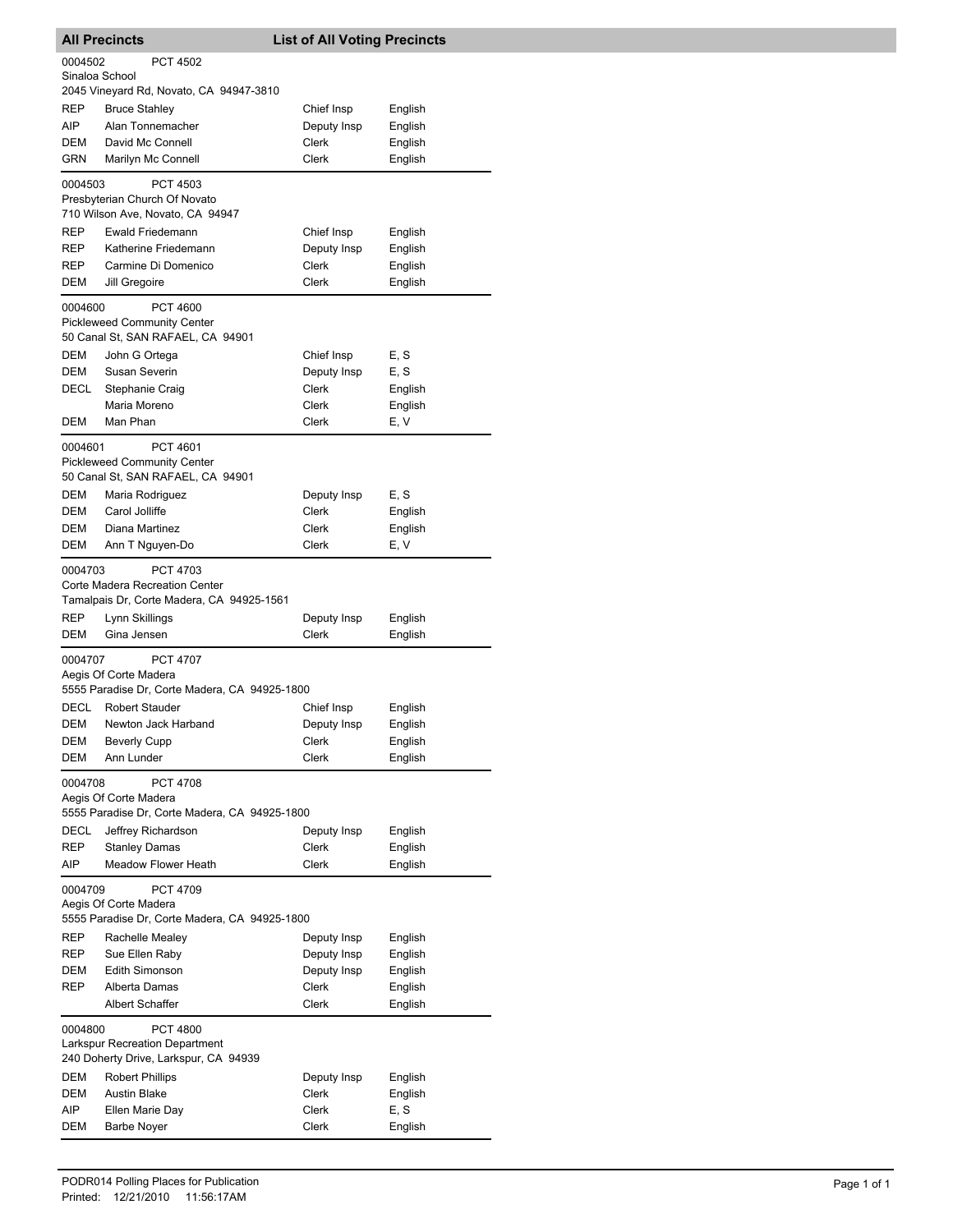| <b>All Precincts</b>                                                                        |                                                                               | <b>List of All Voting Precincts</b> |         |  |
|---------------------------------------------------------------------------------------------|-------------------------------------------------------------------------------|-------------------------------------|---------|--|
| 0004806<br><b>PCT 4806</b><br>Larkspur Courts Condominiums                                  |                                                                               |                                     |         |  |
|                                                                                             | 100 Old Quarry Road, Larkspur, CA 94939-2201                                  |                                     |         |  |
| <b>REP</b>                                                                                  | Robert Gonzalez                                                               | Chief Insp                          | English |  |
|                                                                                             | <b>Robert Gonzalez</b>                                                        | Deputy Insp                         | English |  |
| DEM                                                                                         | Lynn Vanda                                                                    | Clerk                               | English |  |
| DEM                                                                                         | <b>Janet Williams</b>                                                         | Clerk                               | English |  |
| 0005001                                                                                     | C-5001<br>Novato Library                                                      |                                     |         |  |
|                                                                                             | 1720 Novato Blvd, Novato, CA 94947-3049                                       |                                     |         |  |
| REP                                                                                         | Mary Whitney                                                                  | Chief Insp                          | English |  |
| <b>REP</b>                                                                                  | Ronald Whitney                                                                | Deputy Insp                         | English |  |
| REP                                                                                         | Joan Gard                                                                     | Clerk                               | English |  |
| <b>REP</b>                                                                                  | Jean Gravrock                                                                 | Clerk                               | English |  |
| REP                                                                                         | Paul Gravrock                                                                 | Clerk                               | English |  |
| 0005101                                                                                     | PCT 5101<br><b>Bahia Clubhouse</b><br>3008 Topaz Drive, Novato, CA 94945-1547 |                                     |         |  |
| DEM                                                                                         | Monique Saul-Egli                                                             | Chief Insp                          | E, S    |  |
| DECL                                                                                        | Crystal Lynne Munoz                                                           | Deputy Insp                         | English |  |
|                                                                                             |                                                                               | Clerk                               |         |  |
| DEM                                                                                         | <b>Shirley Printz</b>                                                         | Clerk                               | English |  |
| 0005102                                                                                     | PCT 5102                                                                      |                                     |         |  |
|                                                                                             | Novato Community House                                                        |                                     |         |  |
|                                                                                             | Machin Ave, Novato, CA 94945-3233                                             |                                     |         |  |
| <b>REP</b>                                                                                  | James Deering                                                                 | Chief Insp                          | English |  |
| DECL                                                                                        | Kathleen Kinsella                                                             | Deputy Insp                         | English |  |
| <b>REF</b>                                                                                  | Wolfgang Gahm                                                                 | Clerk                               | English |  |
| DECL                                                                                        | Ray Rader                                                                     | Clerk                               | English |  |
| 0005103<br>Olive School                                                                     | PCT 5103                                                                      |                                     |         |  |
|                                                                                             | 629 Plum St-park Lot Off Olive, NOVATO, CA 94945                              |                                     |         |  |
| <b>REP</b>                                                                                  | Melania Barry                                                                 | Chief Insp                          | English |  |
| DEM                                                                                         | Brenda Gates-Monasch                                                          | Deputy Insp                         | English |  |
| DEM<br><b>REP</b>                                                                           | Janet Meyer<br>Diane Schneeweis                                               | Clerk<br>Clerk                      | English |  |
|                                                                                             |                                                                               |                                     | English |  |
| 0005201                                                                                     | PCT 5201<br><b>Novato School District Offices</b>                             |                                     |         |  |
|                                                                                             | 1015 Seventh St, Novato, CA 94945-2228                                        |                                     |         |  |
| <b>DEM</b>                                                                                  | Linda Goheen                                                                  | Chief Insp                          | English |  |
| DEM                                                                                         | <b>Bruce Cochran</b>                                                          | Deputy Insp                         | English |  |
| DEM                                                                                         | <b>Beatrice Cooper</b>                                                        | Clerk                               | English |  |
| <b>DEM</b>                                                                                  | Joseph Spillman                                                               | Clerk                               | English |  |
| PCT 5202<br>0005202<br>Atria Tamalpais Senior Living<br>853 Tamalpais Ave, NOVATO, CA 94947 |                                                                               |                                     |         |  |
| <b>GRN</b>                                                                                  | Mark Williamson                                                               | Chief Insp                          | English |  |
| DECL                                                                                        | Margaret Stein                                                                | Deputy Insp                         | English |  |
| DECL                                                                                        | Randal Ewert                                                                  | Clerk                               | English |  |
| DEM                                                                                         | <b>Tomaline Hudson</b>                                                        | Clerk                               | English |  |
| DEM                                                                                         | <b>Charlotte Lewis</b>                                                        | Clerk                               | English |  |
| 0005203                                                                                     | PCT 5203<br>Hill Community Room<br>1560 Hill Road, Novato, CA 94947-4002      |                                     |         |  |
| REP                                                                                         | Harvey Perryman                                                               | Chief Insp                          | English |  |
| <b>REP</b>                                                                                  | Gloria Perryman                                                               | Deputy Insp                         | English |  |
| DEM                                                                                         | Donald Edwards                                                                | Clerk                               | English |  |
| GRN                                                                                         | Doris Norstebon                                                               | Clerk                               | English |  |
| DEM                                                                                         | Rose Stewart                                                                  | Clerk                               | English |  |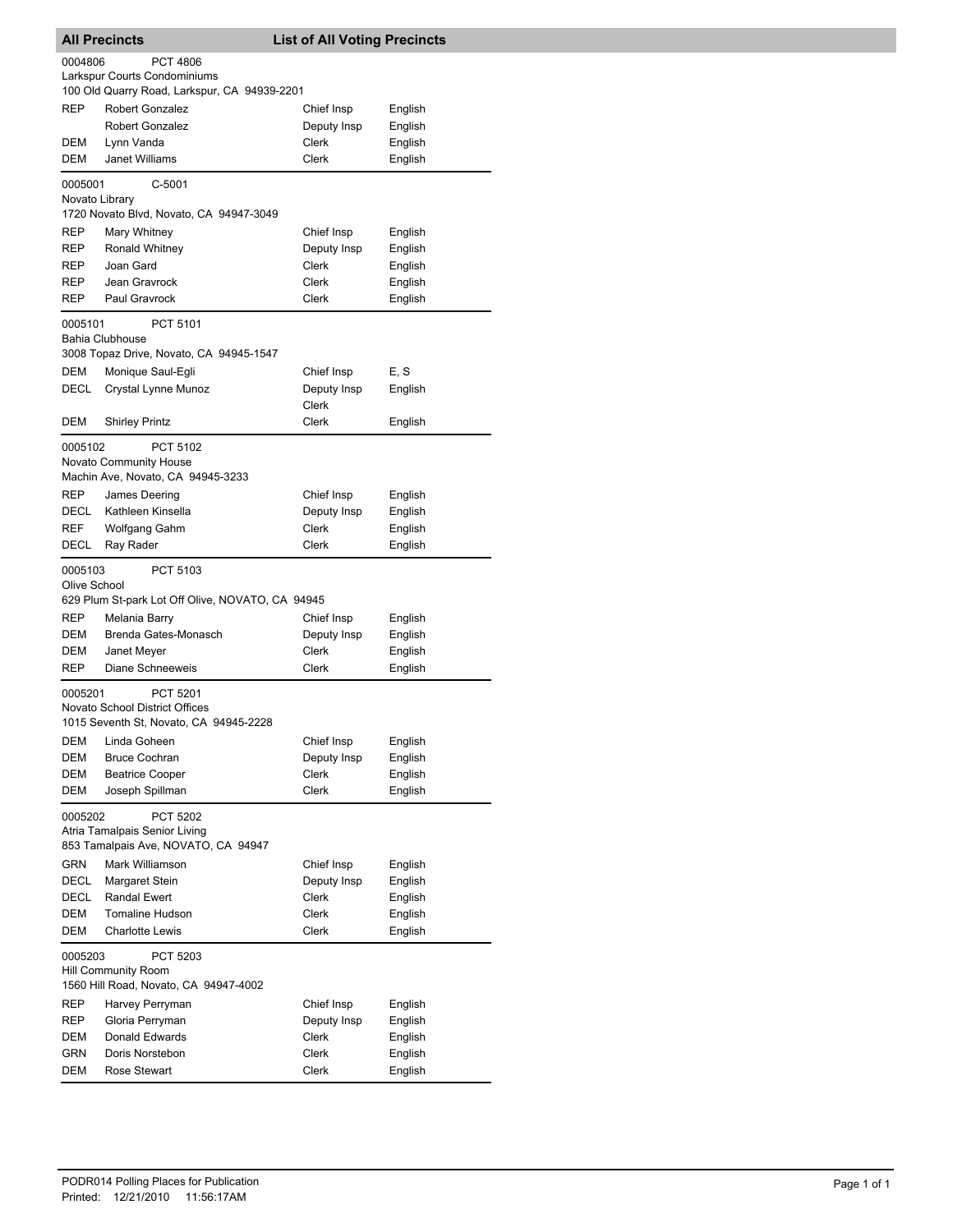## **All Precincts List of All Voting Precincts** 1560 Hill Road, Novato, CA 94947-4002 Hill Community Room 0005204 PCT 5204 Deputy Insp DEM Arlene Finn Clerk Clerk English REF Michael Harris Clerk Clerk English REP Rodney Perryman Clerk Clerk English 1800 Center Rd, NOVATO, CA 94947 Lu Sutton School 0005205 PCT 5205 REP David Reed Chief Insp English REP Margaret Keith **Deputy Insp** English DEM Rita Freeman Clerk Clerk English DEM Joyce Lloyd Clerk English REP Toni Seymour Clerk Clerk English 1907 Novato Blvd, NOVATO, CA 94947 Novato Human Needs Center 0005206 PCT 5206 Deputy Insp DEM Colleen Rose Clerk English REF Todd Smith Clerk Clerk English 1907 Novato Blvd, NOVATO, CA 94947 Novato Human Needs Center 0005207 PCT 5207 DEM Jennifer Welsch **Deputy Insp** English DEM Richard Abold **Clerk** Clerk English DEM Henry Lam Clerk Clerk English DEM Megan Parker Clerk Clerk English 2 San Marin Dr, Novato, CA 94945-1118 All Saints Lutheran Church 0005208 PCT 5208 DEM Frances Thorsson Chief Insp English REP Margaret Mueller **Deputy Insp** English REP Roberta Diefendorf Clerk Clerk English DEM Christine Mahaffy Clerk Clerk English 495 San Marin Dr, Novato, CA 94945-1335 Seventh Day Adventist Church 0005209 PCT 5209 DEM Archie Patton Chief Insp English DEM Lu Howe Clerk Clerk English 1473 South Novato Blvd, NOVATO, CA 94947 United Methodist Church 0005211 PCT 5211 GRN Donald Beck Chief Insp English DEM Alana Dubost **Deputy Insp** English DEM Mary Rothe Clerk Clerk English DEM Adele Szostak Clerk Clerk English DEM Pamela Torres Clerk Clerk English 100 Marin Valley Dr, NOVATO, CA 94949 Marin Valley Mobile Country Club 0005212 PCT 5212 DEM Barbara Kimberling Chief Insp English DEM Robert Lemon Deputy Insp English DEM Elise Fincher Clerk Clerk English DEM Juanita Reynolds Clerk Clerk English 1320 Lynwood Dr, Novato, CA 94947-4629 Lynwood School 0005213 PCT 5213 REP Marguerite Neumann Chief Insp English DEM Nancy Takahashi Deputy Insp English REP Diane Serdengecti Clerk Clerk English DEM Arlene F Strucel Clerk Clerk English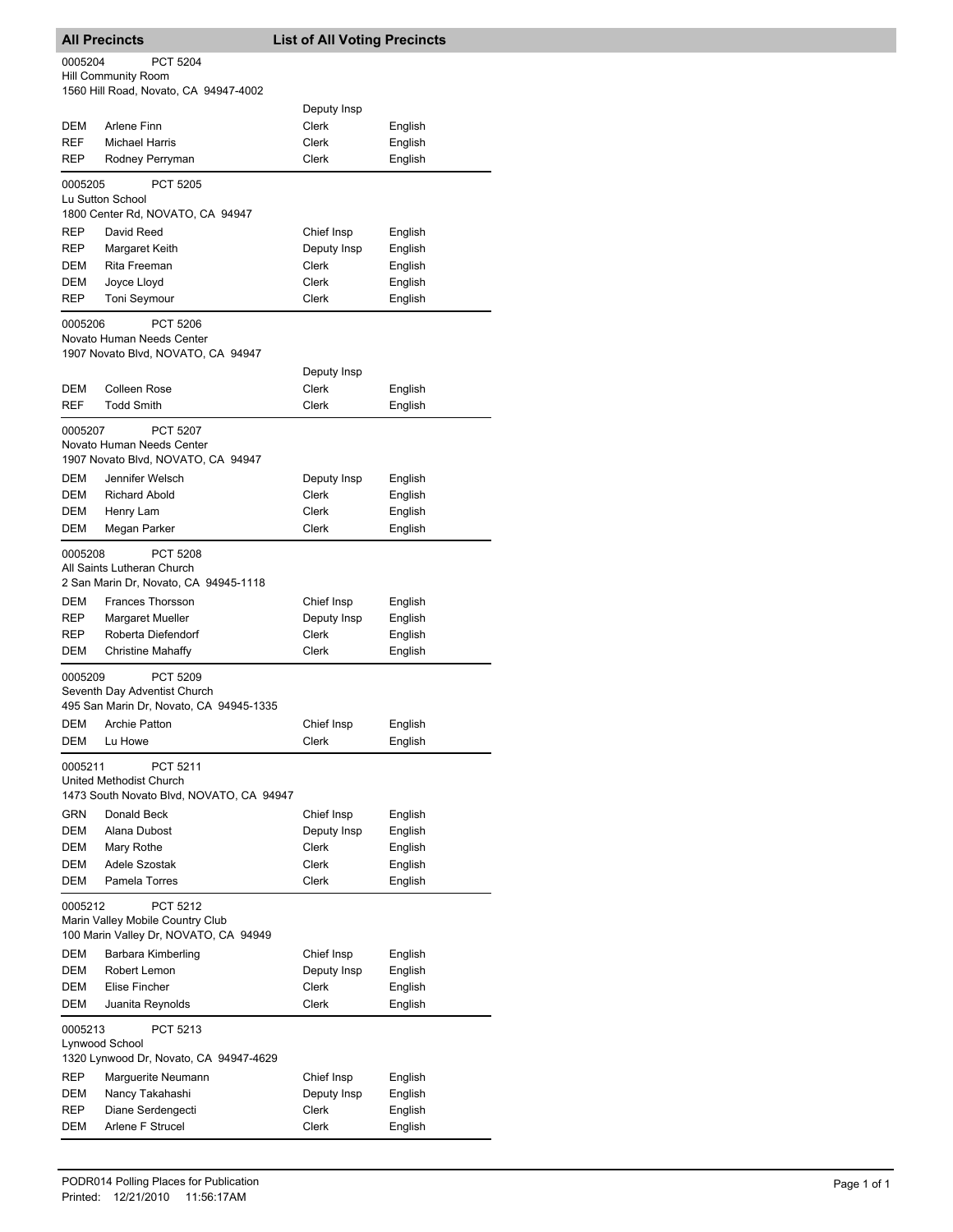|                                                                                                          | <b>All Precincts</b>                                                            | <b>List of All Voting Precincts</b> |                    |
|----------------------------------------------------------------------------------------------------------|---------------------------------------------------------------------------------|-------------------------------------|--------------------|
| 0005214                                                                                                  | PCT 5214<br>United Methodist Church                                             |                                     |                    |
|                                                                                                          | 1473 South Novato Blvd, NOVATO, CA 94947                                        |                                     |                    |
| REP<br><b>REP</b>                                                                                        | Margaret Binggeli<br>Karen Illich                                               | Clerk<br>Clerk                      | English<br>English |
| 0005215                                                                                                  | PCT 5215                                                                        |                                     |                    |
|                                                                                                          | Ignacio Hills Apartments<br>431 Ignacio Blvd, Novato, CA 94949                  |                                     |                    |
| REP                                                                                                      | <b>Frances Kenny</b>                                                            | Chief Insp                          | English            |
| REP                                                                                                      | Ruth Jankowski                                                                  | Deputy Insp                         | English            |
| DEM                                                                                                      | <b>Mariann Harris</b>                                                           | Clerk                               | English            |
| <b>DEM</b>                                                                                               | Myrna Sablik                                                                    | <b>Clerk</b>                        | English            |
| 0005216                                                                                                  | PCT 5216<br>Novato Fire Station #1<br>7025 Redwood Blvd, Novato, CA 94949       |                                     |                    |
| DECL                                                                                                     | Dennis Sullivan                                                                 | Chief Insp                          | English            |
| DEM                                                                                                      | <b>Glynn Moses</b>                                                              | Deputy Insp                         | English            |
| REP                                                                                                      | Paul Manouelian                                                                 | <b>Clerk</b>                        | English            |
| DEM                                                                                                      | Murray Rothstein                                                                | Clerk                               | English            |
| 0005217                                                                                                  | PCT 5217<br>Lynwood School                                                      |                                     |                    |
|                                                                                                          | 1320 Lynwood Dr, Novato, CA 94947-4629<br>James Clinton Waltermire              |                                     |                    |
| DECL<br>REP                                                                                              | Donna Crist                                                                     | Deputy Insp<br>Clerk                | English<br>English |
| P&F                                                                                                      | <b>Robert Strucel</b>                                                           | Clerk                               | English            |
| DEM                                                                                                      | Joyce Tarlton                                                                   | Clerk                               | English            |
| 0005218                                                                                                  | PCT 5218<br>United Methodist Church<br>1473 South Novato Blvd, NOVATO, CA 94947 |                                     |                    |
| REP                                                                                                      | Victor Aguila                                                                   | Deputy Insp                         | E, S               |
| DEM                                                                                                      | Yvonne Learned                                                                  | Clerk                               | English            |
| <b>REP</b>                                                                                               | Dolores Meaney                                                                  | Clerk                               | English            |
| 0005219                                                                                                  | PCT 5219<br>San Jose Middle School<br>1000 Sunset Pkwy, Novato, CA 94949        |                                     |                    |
| REP                                                                                                      | <b>Thomas Brawley</b>                                                           | Chief Insp                          | English            |
| <b>REP</b>                                                                                               | Joanne Keenan                                                                   | Deputy Insp                         | English            |
| DEM                                                                                                      | Robert Levin                                                                    | Clerk                               | English            |
| REP                                                                                                      | David Wallace                                                                   | Clerk                               | English            |
| <b>REP</b>                                                                                               | <b>Elfriede Werth</b>                                                           | Clerk                               | E, S               |
| 0005220                                                                                                  | PCT 5220<br>San Jose Middle School<br>1000 Sunset Pkwy, Novato, CA 94949        |                                     |                    |
| REP                                                                                                      | Frank Keenan                                                                    | Deputy Insp                         | English            |
| DEM                                                                                                      | Natalie Johnson                                                                 | Clerk                               | English            |
| DECL                                                                                                     | Maxwell Peak Jr                                                                 | Clerk                               | English            |
| 0005221                                                                                                  | PCT 5221<br>Novato Oaks Inn                                                     |                                     |                    |
| DEM                                                                                                      | 215 Alameda Del Prado, Novato, CA 94949-6657<br>E Oscar Chambers                |                                     |                    |
| REP                                                                                                      | Joan Chambers                                                                   | Chief Insp<br>Deputy Insp           | English<br>English |
| DEM                                                                                                      | Nancy Lund                                                                      | Clerk                               | English            |
| DEM                                                                                                      | Michael Murphy                                                                  | Clerk                               | English            |
|                                                                                                          | Carina Schorske                                                                 | Clerk                               | E, S               |
| 0005222<br>PCT 5222<br>No Marin Water District Ofc<br>Redwood Hwy & Rush Creek Pl, Novato, CA 94945-2426 |                                                                                 |                                     |                    |
| DECL                                                                                                     | Fred Fogh                                                                       | Chief Insp                          | English            |
| DEM                                                                                                      | Lee Pogetto                                                                     | Deputy Insp                         | English            |
| DECL                                                                                                     | Jan Balas                                                                       | Clerk                               | English            |
| DECL                                                                                                     | Ernest Beyer                                                                    | Clerk                               | English            |
| DEM                                                                                                      | Gerald Skolnik                                                                  | Clerk                               | English            |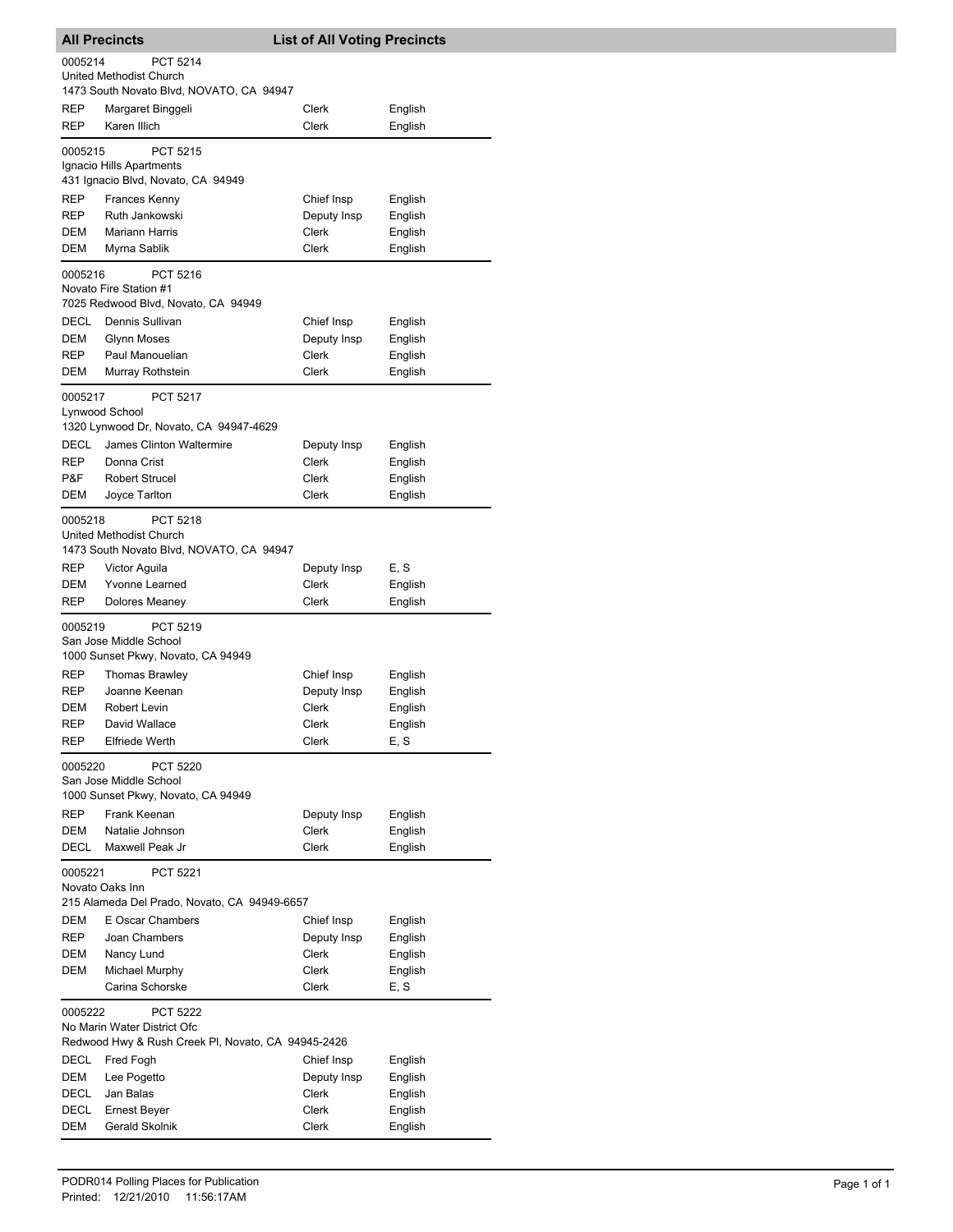|                                      | <b>All Precincts</b>                                | <b>List of All Voting Precincts</b> |                    |  |
|--------------------------------------|-----------------------------------------------------|-------------------------------------|--------------------|--|
| 0005223                              | <b>PCT 5223</b>                                     |                                     |                    |  |
|                                      | Novato Fire Station #3                              |                                     |                    |  |
|                                      | 65 San Ramon Way, Novato, CA 94945-1638             |                                     |                    |  |
| DEM                                  | <b>Walter Monasch</b>                               | Chief Insp                          | English            |  |
| <b>REP</b>                           | Frances E Beretta                                   | Clerk                               | English            |  |
| 0005224                              | <b>PCT 5224</b>                                     |                                     |                    |  |
|                                      | Novato Fire Station #3                              |                                     |                    |  |
|                                      | 65 San Ramon Way, Novato, CA 94945-1638             |                                     |                    |  |
| DEM<br>DEM                           | Pat U Ren<br>Jacqueline Perry                       | Deputy Insp<br>Clerk                | English<br>English |  |
| REP                                  | Frank U Ren                                         | Clerk                               | English            |  |
|                                      |                                                     |                                     |                    |  |
| 0005225                              | <b>PCT 5225</b><br>Munoz Residence                  |                                     |                    |  |
|                                      | 575 Fairway Dr, Novato, CA 94949                    |                                     |                    |  |
| DEM                                  | Alice Munoz                                         | Chief Insp                          | English            |  |
| <b>REP</b>                           | Lucille Douglas                                     | Deputy Insp                         | English            |  |
| REP                                  | Jeanne Desmond                                      | <b>Clerk</b>                        | English            |  |
| REP                                  | Bonnie Ryan                                         | Clerk                               | English            |  |
| 0005226                              | <b>PCT 5226</b>                                     |                                     |                    |  |
|                                      | Los Robles Mobile Home Park                         |                                     |                    |  |
|                                      | 100 Roblar Dr, Novato, CA 94949-6133                |                                     |                    |  |
| DEM                                  | Joyce Currell                                       | Deputy Insp                         | English            |  |
| <b>REP</b>                           | Iva Conrad                                          | Clerk                               | English            |  |
| REP                                  | Dorothy Mc Nutt                                     | Clerk                               | English            |  |
| 0005227                              | <b>PCT 5227</b>                                     |                                     |                    |  |
|                                      | <b>Hamilton Arts Center</b>                         |                                     |                    |  |
|                                      | 500 Palm Dr, Novato, CA 94949-5004<br>Donald Violin |                                     |                    |  |
| REP<br>DEM                           | <b>Robert Farnham</b>                               | Chief Insp<br>Deputy Insp           | English<br>English |  |
| DECL                                 | <b>Christine Rice</b>                               | Clerk                               | English            |  |
| DECL                                 | Elena Uva                                           | Clerk                               | English            |  |
| 0005228                              | <b>PCT 5228</b>                                     |                                     |                    |  |
|                                      | <b>Hamilton Arts Center</b>                         |                                     |                    |  |
|                                      | 500 Palm Dr, Novato, CA 94949-5004                  |                                     |                    |  |
| DEM                                  | <b>Hans Mueller</b>                                 | Clerk                               | English            |  |
| DEM                                  | Marilyn Schoop                                      | Clerk                               | English            |  |
| GRN                                  | Chia-Ning Yen                                       | Clerk                               | English            |  |
| 0005300                              | <b>PCT 5300</b>                                     |                                     |                    |  |
|                                      | Presbyterian Church Of Novato                       |                                     |                    |  |
|                                      | 710 Wilson Ave, Novato, CA 94947                    |                                     |                    |  |
| DEM                                  | Lauren Boyd                                         | Deputy Insp                         | English            |  |
| DEM                                  | Veronica Doyle                                      | Clerk<br><b>Clerk</b>               | English            |  |
| DEM<br>REP                           | Claude Forter<br>Lisa Remy                          | <b>Clerk</b>                        | English<br>English |  |
|                                      |                                                     |                                     |                    |  |
| 0005301                              | PCT 5301<br>Ignacio Hills Apartments                |                                     |                    |  |
|                                      | 431 Ignacio Blvd, Novato, CA 94949                  |                                     |                    |  |
| DEM                                  | Theresa Fermanich                                   | Deputy Insp                         | English            |  |
| DEM                                  | Stella Devora                                       | Clerk                               | English            |  |
| DEM                                  | Lisa Farnham                                        | Clerk                               | English            |  |
| <b>REP</b>                           | <b>Bruce Nadler</b>                                 | Clerk                               | English            |  |
| 0005302                              | PCT 5302                                            |                                     |                    |  |
| <b>Bel Marin Community Center</b>    |                                                     |                                     |                    |  |
| 4 Montego Key, Novato, CA 94949-5301 |                                                     |                                     |                    |  |
| DEM                                  | <b>Curt Kinkead</b>                                 | Chief Insp                          | English            |  |
| REP                                  | Carolyn Grant                                       | Deputy Insp                         | English            |  |
| REP<br>DEM                           | Jefferson Graves<br>James Hollingshead              | Clerk<br>Clerk                      | English<br>English |  |
|                                      |                                                     |                                     |                    |  |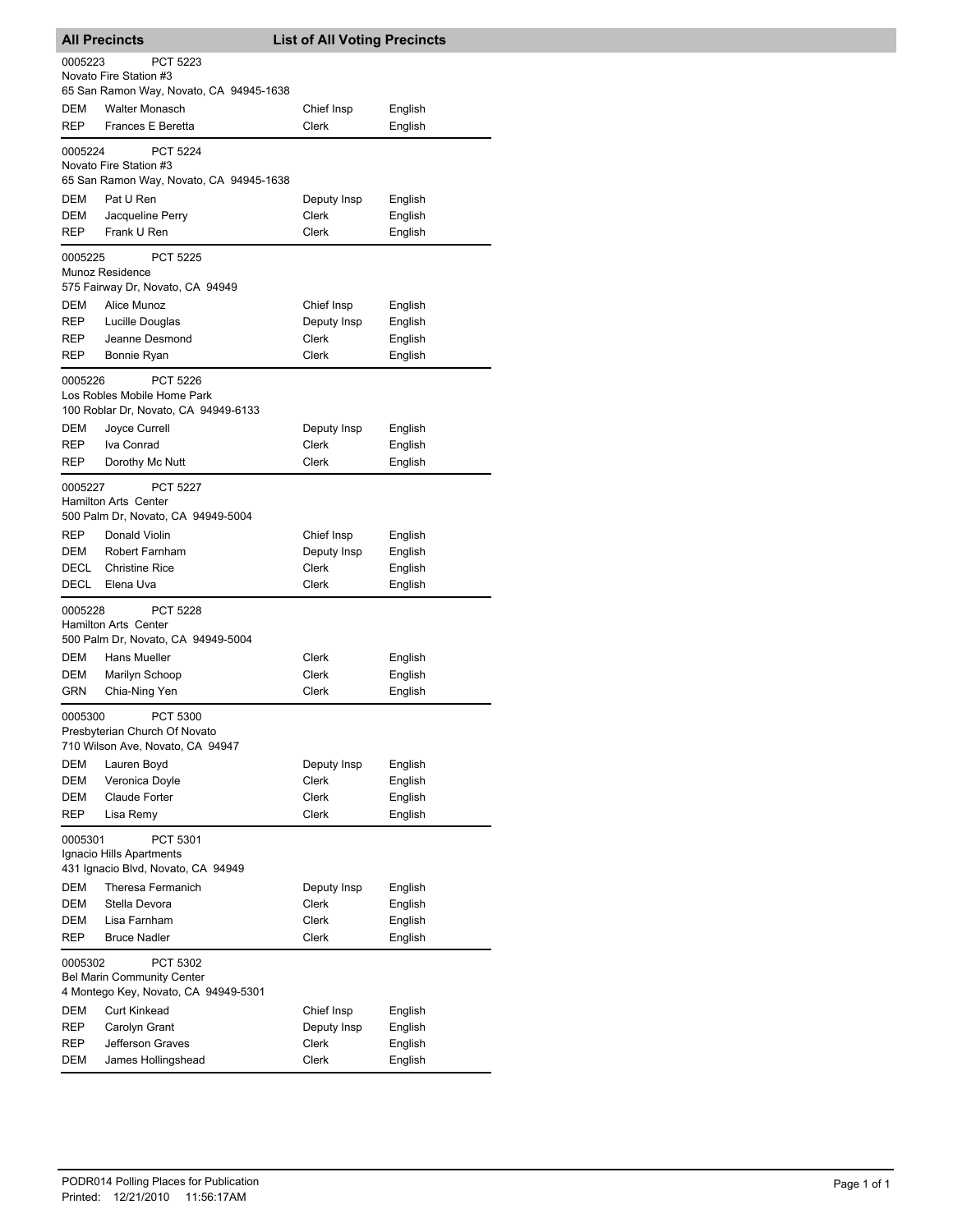| <b>All Precincts</b> | <b>List of All Voting Precincts</b> |
|----------------------|-------------------------------------|
|                      |                                     |

| 0005303<br>PCT 5303<br>Novato Fire Station #2<br>450 Atherton Ave-corner Olive, Novato, CA 94945-3461 |                                                                                                                                                      |                               |                               |  |
|-------------------------------------------------------------------------------------------------------|------------------------------------------------------------------------------------------------------------------------------------------------------|-------------------------------|-------------------------------|--|
| DEM                                                                                                   | Jeffrey Zankel                                                                                                                                       | Chief Insp                    | English                       |  |
| DEM                                                                                                   | Carlota Cloney                                                                                                                                       | Deputy Insp                   | English                       |  |
| <b>DEM</b>                                                                                            | Karen Olson                                                                                                                                          | Clerk                         | English                       |  |
| <b>REP</b>                                                                                            | Taylor James Ross                                                                                                                                    | Clerk                         | English                       |  |
| <b>REP</b>                                                                                            | <b>Margaret Weston</b>                                                                                                                               | <b>Clerk</b>                  | English                       |  |
| 0005304<br><b>REP</b><br>DEM<br><b>REP</b>                                                            | PCT 5304<br>Novato Fire Station #2<br>450 Atherton Ave-corner Olive, Novato, CA 94945-3461<br>Marcel Svizzero<br>Nancy Caramagno<br>Sallee Kiilerich | Deputy Insp<br>Clerk<br>Clerk | English<br>English<br>English |  |
| 0005305<br>PCT 5305<br><b>Bel Marin Community Center</b><br>4 Montego Key, Novato, CA 94949-5301      |                                                                                                                                                      |                               |                               |  |
| <b>REP</b>                                                                                            | <b>Charles Grant</b>                                                                                                                                 | Deputy Insp                   | English                       |  |
| DEM                                                                                                   | Shirley Etemadfar                                                                                                                                    | Clerk                         | English                       |  |
| <b>REP</b>                                                                                            | Rosie Sarkissian                                                                                                                                     | <b>Clerk</b>                  | English                       |  |